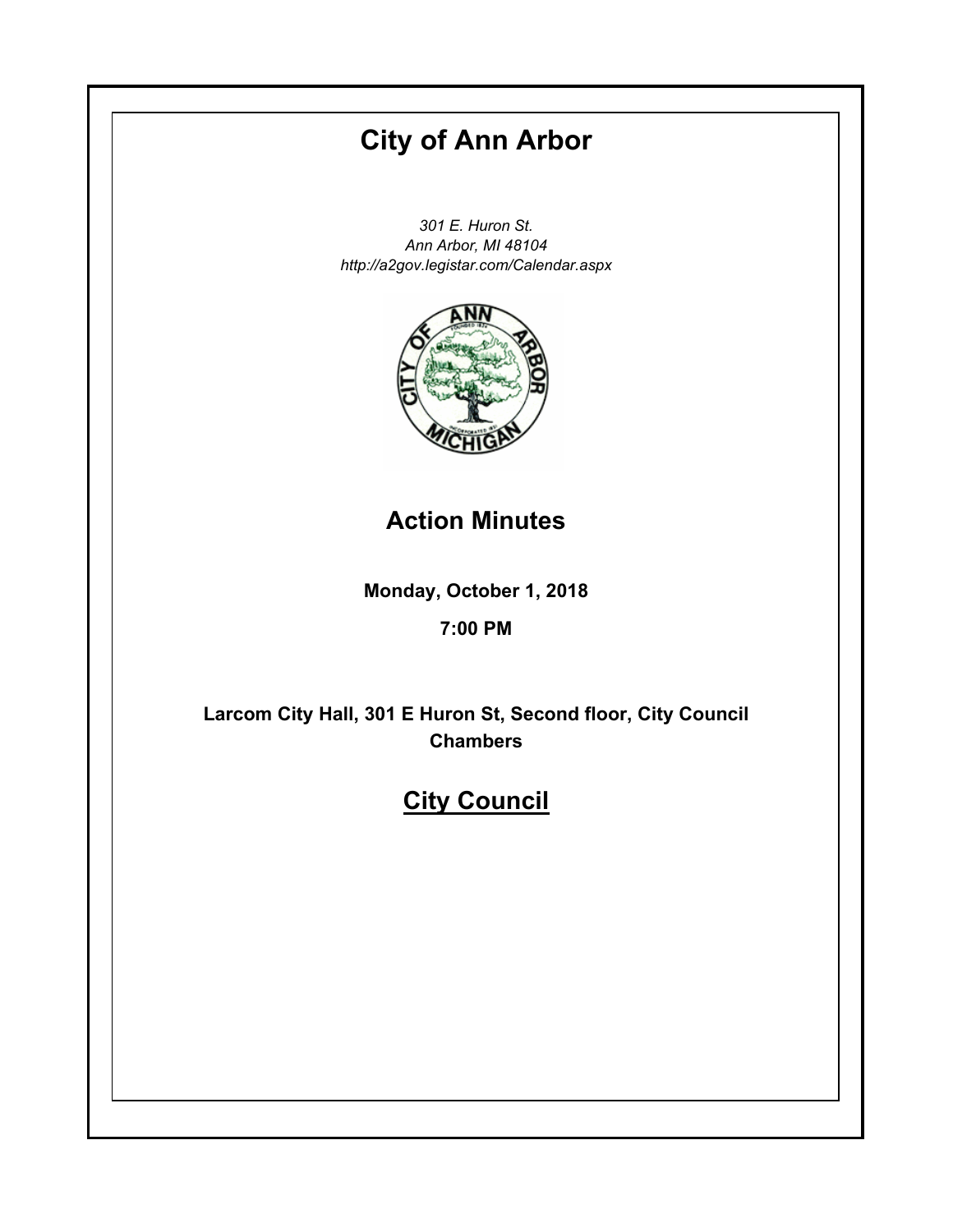# **CALL TO ORDER**

*Mayor Christopher Taylor called the meeting of the Ann Arbor City Council to order at 7:03 p.m. in the Guy C. Larcom, Jr. Building, 2nd Floor Council Chambers, 301 E. Huron Street.*

#### **MOMENT OF SILENCE**

*Council stood for a moment of silence.*

# **PLEDGE OF ALLEGIANCE**

*Mayor Taylor led Council in the recitation of the Pledge of Allegiance.*

#### **ROLL CALL OF COUNCIL**

|  | Present: 9 - Councilmember Jane Lumm, Councilmember Sumi Kailasapathy, |  |
|--|------------------------------------------------------------------------|--|
|  | Councilmember Chuck Warpehoski, Councilmember Jack Eaton, Mayor        |  |
|  | Christopher Taylor, Councilmember Julie Grand, Councilmember Zachary   |  |
|  | Ackerman, Councilmember Chip Smith and Councilmember Anne Bannister    |  |
|  |                                                                        |  |

**Absent:** 2 - Councilmember Graydon Krapohl and Councilmember Kirk Westphal

#### **APPROVAL OF AGENDA**

**A motion was made by Councilmember Warpehoski, seconded by Councilmember Ackerman, that the Agenda be approved as presented. On a voice vote, the Mayor declared the motion carried.**

#### **AC COMMUNICATIONS FROM THE CITY ADMINISTRATOR**

*City Administrator Howard S. Lazarus presented the following reports for information of Council and reported on the following:*

*The City is pleased to present a new benefit of paid parental leave to non-union employees.* 

*Thank you to AAPD Officers Scott King and Jordan Elders for your attendance tonight.*

**AC-1** [18-1663](http://a2gov.legistar.com/gateway.aspx/matter.aspx?key=21221) Memorandum from City Administrator: Staff Study on Development/Disposition of Property at 350 S. Fifth Avenue (Y-Lot) - September 21, 2018 *Attachments:* 180921 -Y-Lot Staff Study Memo Final.pdf

**Received and Filed**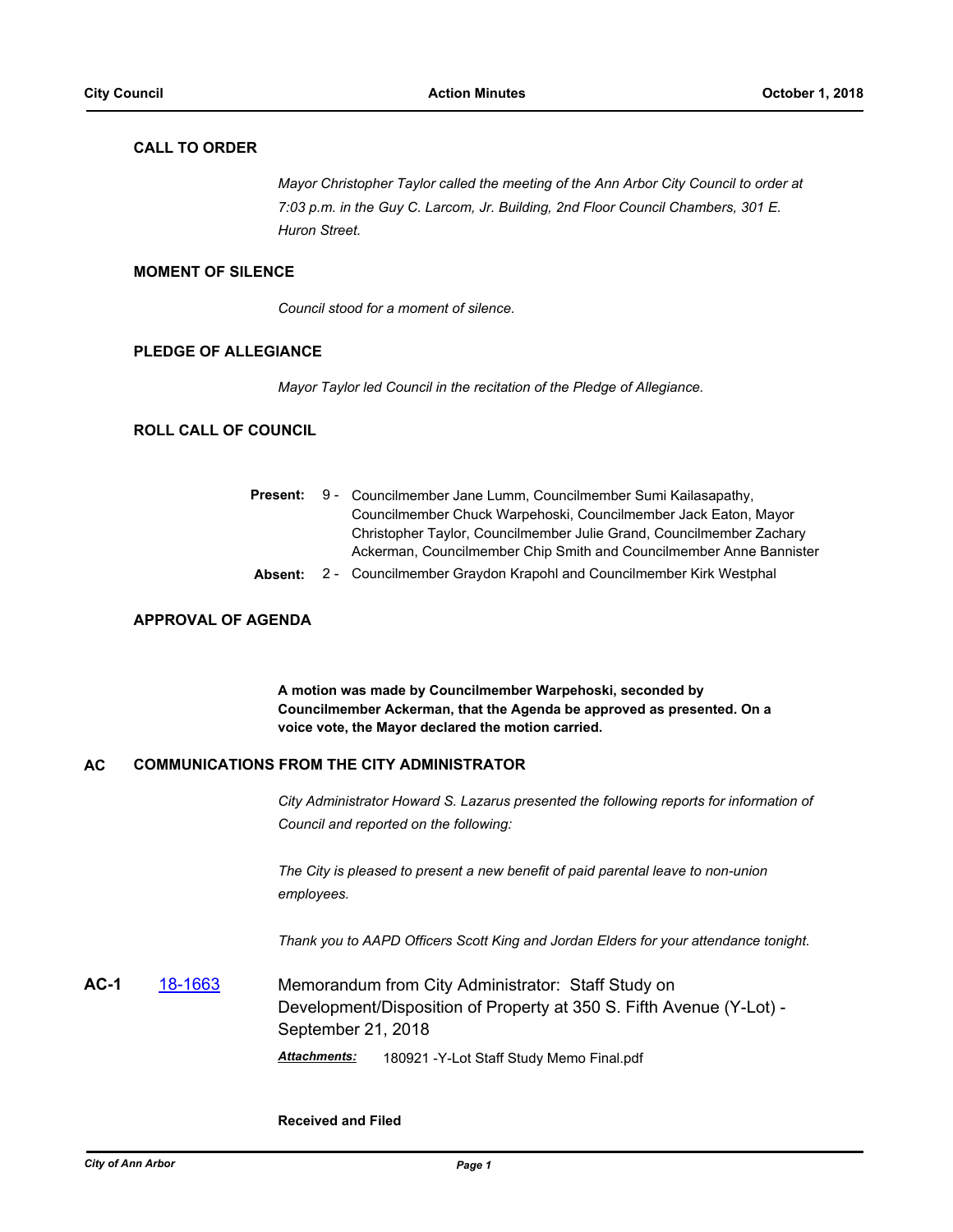| $AC-2$ | 18-1664        | Memorandum from City Administrator: Response to Resolution<br>R-18-275 - Resolution Regarding Citizen Input and Process for City<br>Street-Related Improvement Projects - September 24, 2018<br><b>Attachments:</b><br>180924 Response to Resolution R-18-275 Final.pdf |
|--------|----------------|-------------------------------------------------------------------------------------------------------------------------------------------------------------------------------------------------------------------------------------------------------------------------|
|        |                | <b>Received and Filed</b>                                                                                                                                                                                                                                               |
| $AC-3$ | 18-1687        | Memorandum from City Administrator: Emergency Purchase Order for<br>Barton Dam Right Embankment Boil Repair to ET MacKenzie (\$30,000)<br>and Budget Allocation (\$72,000)                                                                                              |
|        |                | Attachments:<br>180926 Emergency PO Barton Embankment Memo.pdf                                                                                                                                                                                                          |
|        |                | <b>Received and Filed</b>                                                                                                                                                                                                                                               |
| $AC-4$ | 18-1692        | Memorandum from City Administrator: Utility Connection Requirements<br>Related to City-Initiated Annexation                                                                                                                                                             |
|        |                | Attachments:<br>180928 Utility Connection Annexation Memo.pdf                                                                                                                                                                                                           |
|        |                | <b>Received and Filed</b>                                                                                                                                                                                                                                               |
| $AC-5$ | 18-1696        | Memorandum from City Administrator: Response to Resolution<br>R-18-294 - Downtown Design Review Evaluation                                                                                                                                                              |
|        |                | Attachments:<br>180927 Design Review Evaluation - Scope Memorandum.pdf                                                                                                                                                                                                  |
|        |                | <b>Received and Filed</b>                                                                                                                                                                                                                                               |
| AC-6   | <u>18-1698</u> | Memorandum from City Administrator - Response to Resolution<br>R-18-291 - Resolution to Support One Community Initiative and Ongoing<br>Equity - FY19Q1 Report - September 28, 2018                                                                                     |
|        |                | <b>Attachments:</b><br>180928 Equity Status Report Q1FY19 Final.pdf                                                                                                                                                                                                     |
|        |                | <b>Received and Filed</b>                                                                                                                                                                                                                                               |
| $AC-7$ | <u>18-1699</u> | Agenda Response Memo and eComments - October 1, 2018                                                                                                                                                                                                                    |
|        |                | Attachments:<br>Agenda Responses 10-1-18 Part 1 Final.pdf, Agenda Responses<br>10-1-18 Part 2 - DS-1.pdf                                                                                                                                                                |

# **Received and Filed**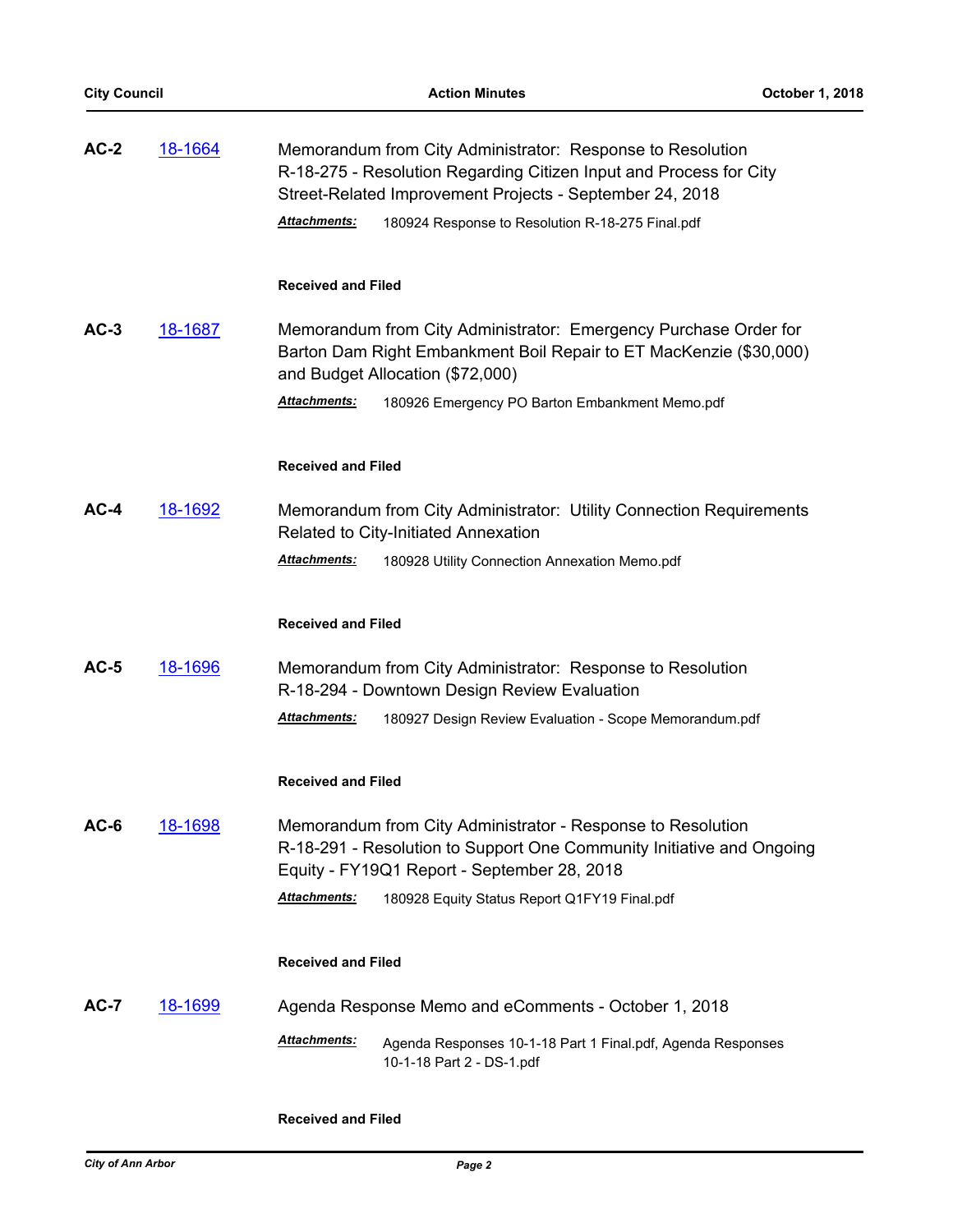| $AC-8$     | 18-1700              | City Administrator's Report - October 1, 2018                                                                                                                              |
|------------|----------------------|----------------------------------------------------------------------------------------------------------------------------------------------------------------------------|
|            |                      | <b>Attachments:</b><br>181001 City Administrator's Update Final.pdf                                                                                                        |
|            |                      |                                                                                                                                                                            |
|            |                      | <b>Received and Filed</b>                                                                                                                                                  |
| <b>INT</b> | <b>INTRODUCTIONS</b> |                                                                                                                                                                            |
|            |                      |                                                                                                                                                                            |
| INT-1      | 18-1596              | <b>Proclamation for Fire Prevention Week 2018</b>                                                                                                                          |
|            |                      | <u>Attachments:</u><br>Fire Prevention Week 2018.pdf                                                                                                                       |
|            |                      | Mayor Taylor read a proclamation proclaiming Fire Prevention Week 2018 and                                                                                                 |
|            |                      | introduced Jeff and Chris Crockett who accepted the proclamation. Mr. and Mrs.<br>Crockett shared a story regarding their own experience with a fire in their neighborhood |
|            |                      | last summer. Councilmember Bannister also recognized the two residents for their                                                                                           |
|            |                      | efforts to promote fire prevention.                                                                                                                                        |
|            |                      | Fire Chief Mike Kennedy reminded residents to check their smoke detectors.                                                                                                 |
|            |                      | A copy of the proclamation is on file in the City Clerk's Office.                                                                                                          |
|            |                      | <b>Received and Filed</b>                                                                                                                                                  |
| INT-2      | <u>18-1667</u>       | Proclamation for 2018 Counselor in Training Volunteers                                                                                                                     |
|            |                      | Attachments:<br>October 2018 Vol. of the month CIT proclamation.docx                                                                                                       |
|            |                      | Mayor Taylor read a proclamation honoring the Give 365 program's Counselors in                                                                                             |
|            |                      | Training. Members of the volunteer program were in attendance to receive their awards.                                                                                     |
|            |                      | A copy of the proclamation is on file in the City Clerk's Office.                                                                                                          |
|            |                      | <b>Received and Filed</b>                                                                                                                                                  |
| $INT-3$    | <u>18-1671</u>       | Proclamation for Co-op Month 2018                                                                                                                                          |
|            |                      | Attachments:<br>Co-Op month 2018 - City Council Proclamation (1) (002).docx                                                                                                |
|            |                      | Mayor Taylor read a proclamation recognizing October as Co-Op month in Ann Arbor.                                                                                          |
|            |                      | Members of Ann Arbor's cooperative housing and businesses were present to accept<br>the proclamation.                                                                      |
|            |                      |                                                                                                                                                                            |
|            |                      | A copy of the proclamation is one file in the City Clerk's Office.                                                                                                         |
|            |                      | <b>Received and Filed</b>                                                                                                                                                  |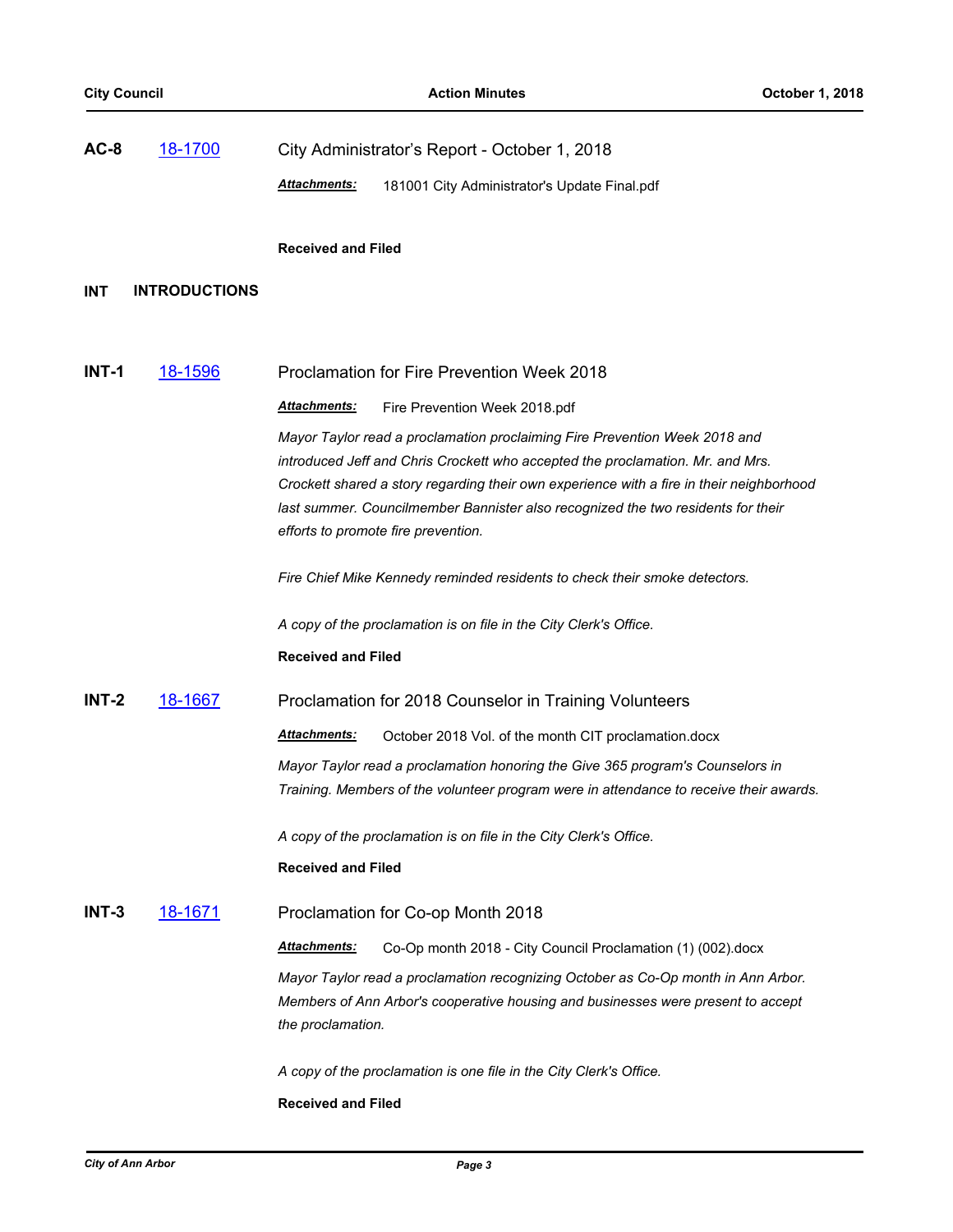# **PUBLIC COMMENTARY - RESERVED TIME (3 MINUTES PER SPEAKER)**

# **\* (SPEAKERS ARE NOT PERMITTED TO GRANT THEIR RESERVED TIME TO AN ALTERNATE SPEAKER)**

# **\* ACCOMMODATIONS CAN BE MADE FOR PERSONS NEEDING ASSISTANCE WHILE ADDRESSING COUNCIL**

#### **1. Cathy Theisen - Chimney Swift Resolution (DC-3)**

*Cathy Theisen, 1421 McIntyre, a member of the Audubon Society, urged Council to support DC-3 and to protect the Chimney Swifts at 415 W. Washington.*

## **2. Dwight Wilson - Police Oversight Commission Ordinances (C-2) & (C-3)**

*Dwight Wilson, 1115 Baldwin, spoke in support of the Police Oversight Commission Ordinance as written by the Task Force. He urged Council not to water down the ordinance, but to do it right.*

#### **3. Jeff Hayner - Police Oversight Commission Ordinances (C-2) & (C-3)**

*Jeff Hayner, First Ward Council candidate, spoke in support of the ordinance as presented by the Task Force.*

#### **4. Susan Priller - Police Oversight Commission Ordinances (C-2) & (C-3)**

*Susan Priller, 1356 Ravenwood, spoke in opposition to the historical treatment of minorities by the AAPD and current issues in the Department, including the death of Aura Rosser. She urged Council to support the Task Force proposal and not the Mayor's ordinance.*

#### **5. Julie Quiroz - Police Oversight Commission Ordinances (C-2) & (C-3)**

*Julie Quiroz, representing a member of Transforming Justice Washtenaw, read a statement regarding the treatment of undocumented members of the Ann Arbor community by the Ann Arbor Police.*

#### **6. Sargeant Donovan-Smith - Police Oversight Commission Ordinances (C-2) & C-3)**

*Sargeant Donovan-Smith, 332 E. William, spoke in support of the Task Force ordinance as presented. She urged Council to reject the Mayor's version and pass the Task Force version.*

# **7. Elizabeth Nelson - Police Oversight Commission Ordinances (C-2) & (C-3)**

*Elizabeth Nelson, Ward Four Council candidate, spoke in support of the ordinance as proposed by the Task Force.*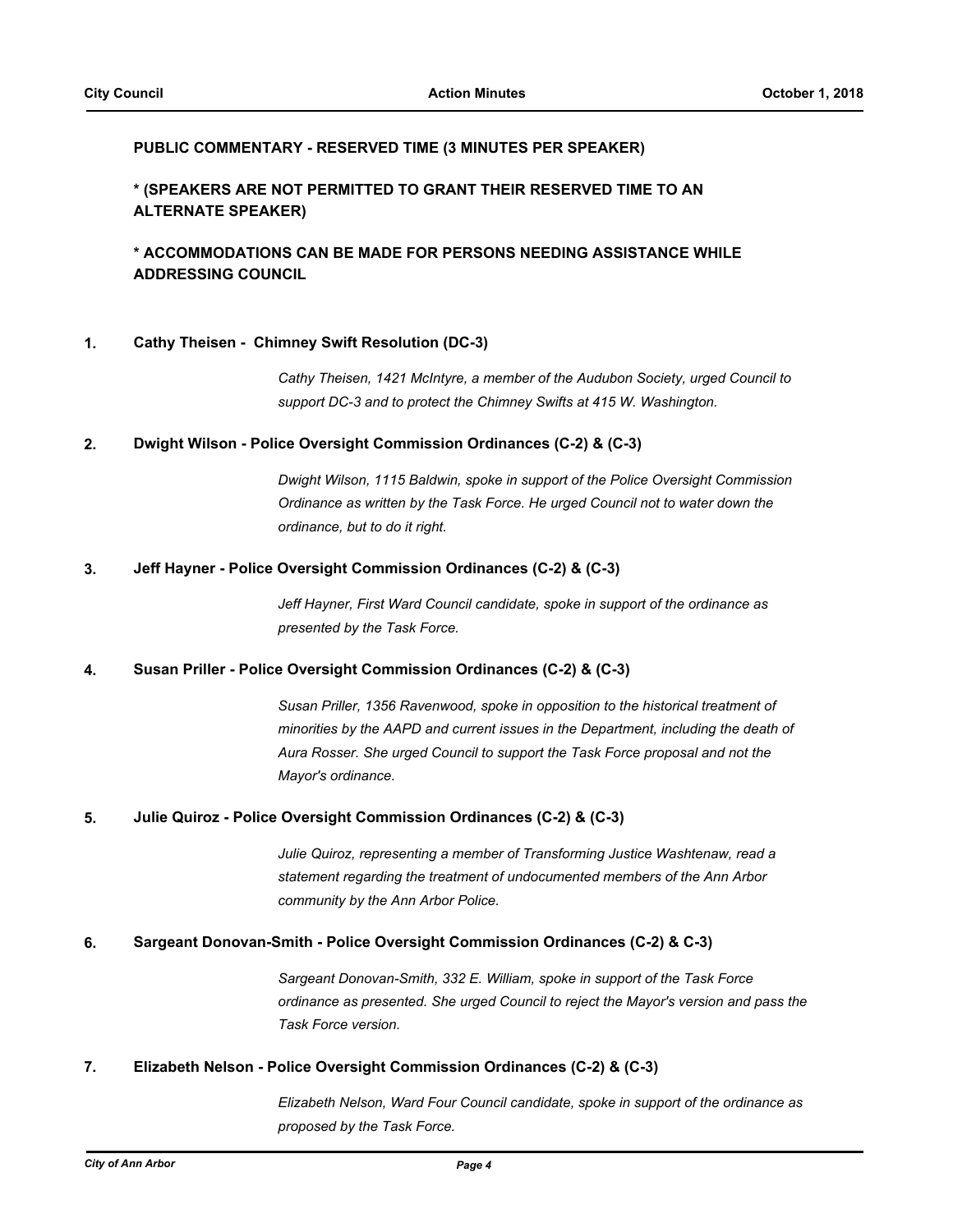## **8. Robert McGee - Police Oversight Commission Ordinances (C-2) & (C-3)**

*Robert McGee, 2245 Placid Way, spoke about work he did as Mayor in Ferndale regarding the Police and diversity. He objected to the proposed make-up of the Commission, stating it was designed to be anti-Police.*

## **9. Brad Pritts - Traffic Calming Proposal (CA-12)**

*Brad Pritts, 3030 Lexington, spoke about the proposed Traffic Calming program changes. He stated staff is not responsive to citizen input.*

#### **10. Alice Elliott - Police Oversight Commission Ordinances (C-2) & (C-3)**

*Alice Elliott, Ypsilanti resident, spoke in support of the Task Force proposed ordinance and not the Mayor's version.*

# **CC COMMUNICATIONS FROM COUNCIL**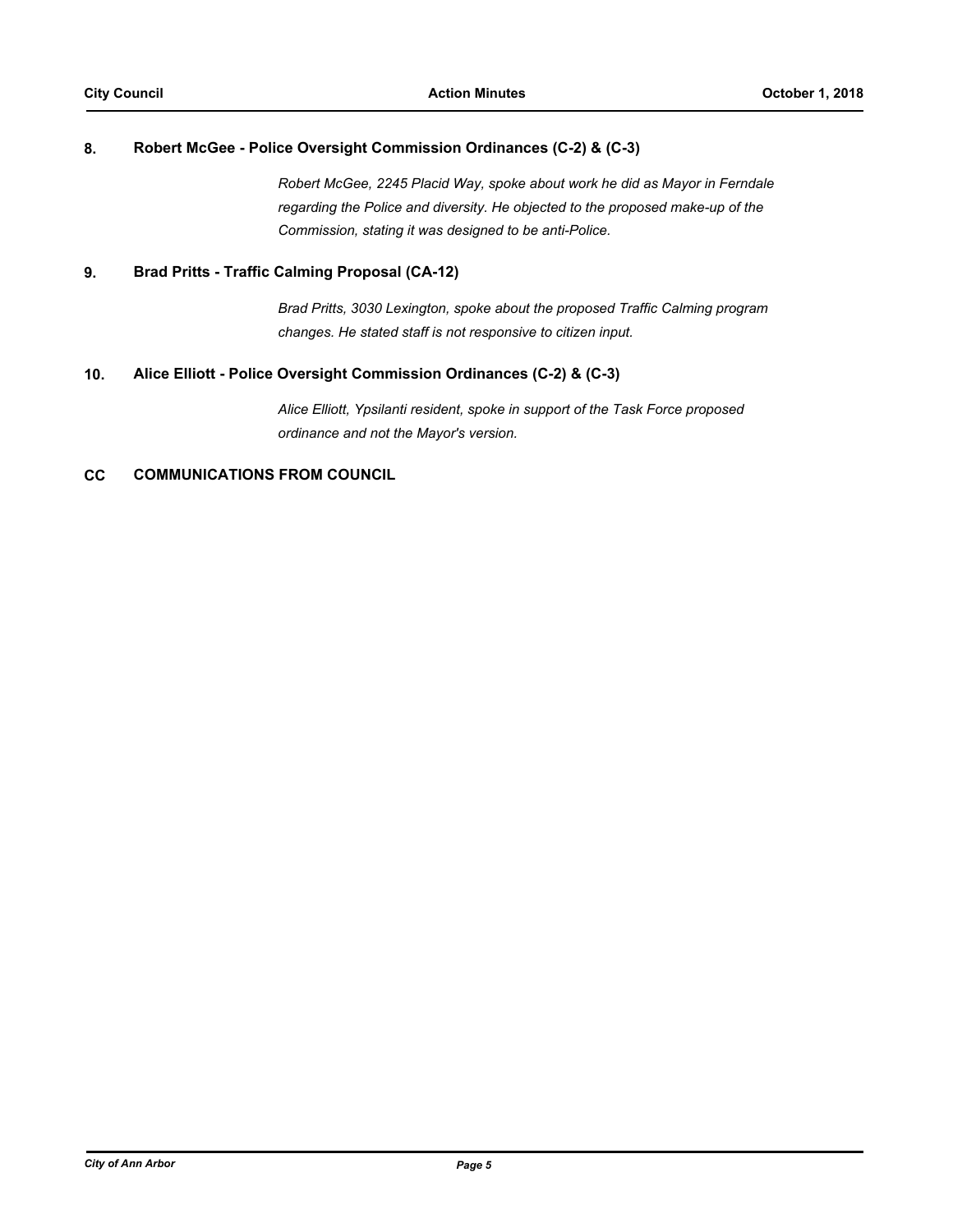#### *COUNCILMEMBER ACKERMAN*

*Councilmember Ackerman spoke about the City's Traffic Calming program. He stated he served on the task force that addressed the program, and acknowledged that the scope of the project was only to look at neighbor-initiated traffic calming requests, not other projects.*

#### *COUNCILMEMBER LUMM*

*Councilmember Lumm also spoke about the Traffic Calming program and stated she will be removing this item from the Consent Agenda.*

#### *COUNCILMEMBER GRAND*

*Councilmember Grand thanked a group of students called We Listen, from the University of Michigan who spoke with her and Councilmember Lumm. She stated they are trying to bring civility back to civil discourse.*

#### *COUNCILMEMBER BANNISTER*

*Councilmember Bannister stated two events are coming up on Friday, October 5. She spoke about the Ann Arbor Community Center and stated Reverend Whiten has scheduled a public meeting at 5:00 p.m. There is also a Get Out the Vote effort for Women at the New Hope Baptist Church.*

#### *COUNCILMEMBER LUMM*

*Councilmember Lumm also spoke about the We Listen group at the University of Michigan.*

#### **MC COMMUNICATIONS FROM THE MAYOR**

# **MC-1** [18-1673](http://a2gov.legistar.com/gateway.aspx/matter.aspx?key=21231) Appointments and Nominations

*Attachments:* Carrie Hammerman app. 2018.pdf, Dave Koziol app. 2018.pdf, Jonah Copi app. 2018.pdf, Mary Thiefels app. 2018.pdf, Nicholas Yribar app. 2018.pdf, John Splitt app. 2018.pdf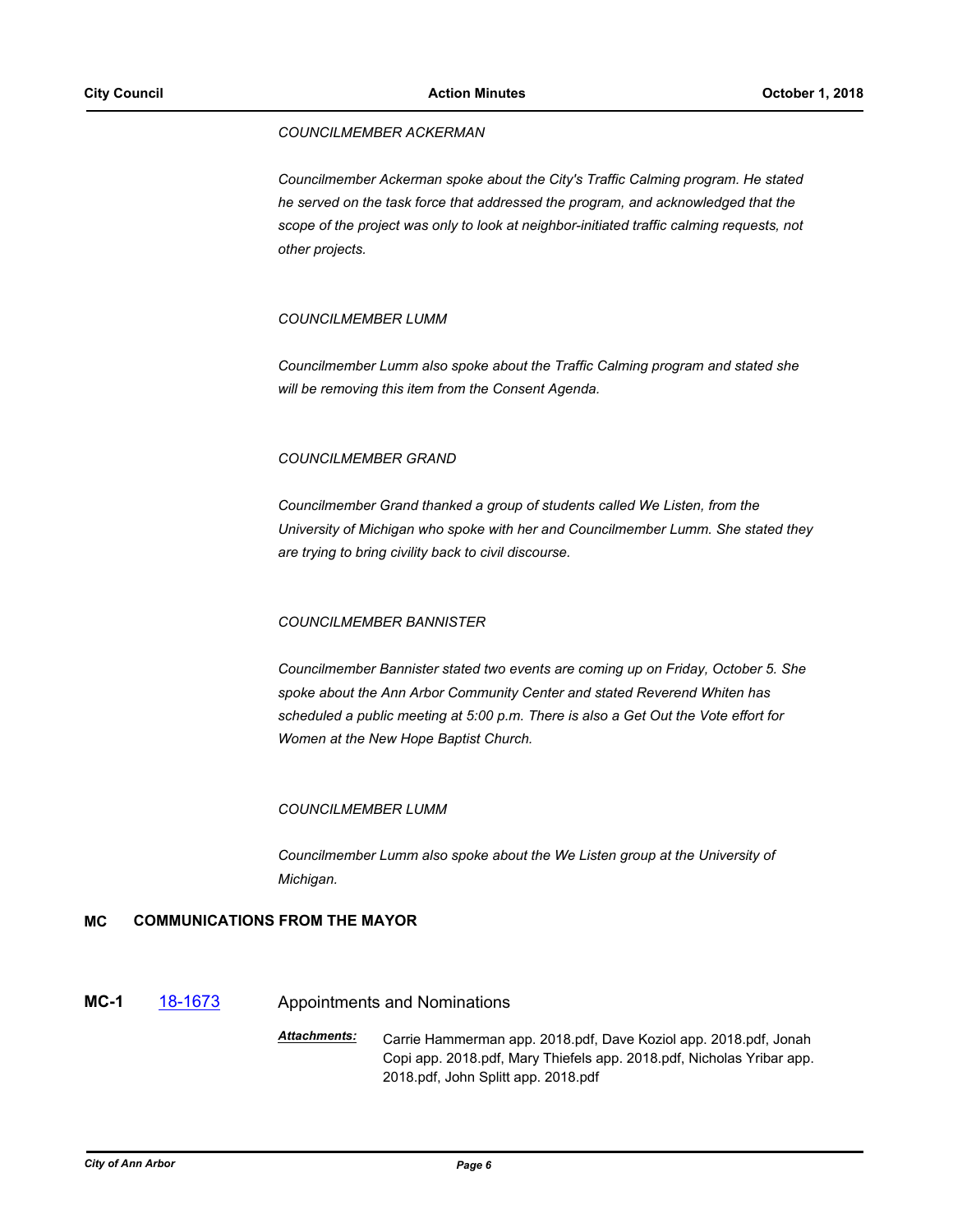# *REFERRED*

*Mayor Taylor presented the following appointments to Council for approval at a later date:*

*Ann Arbor Public Art Commission*

*Mary Thiefels -Partial Term Mural Artist 1711 Dexter Avenue Ann Arbor, MI 48103 Term: Ending May 31, 2021*

*Jonah Copi -Partial Term 225 Briarcrest Dr. Ann Arbor, MI 48104 Term:Ending May 31, 2020*

*Downtown Area Citizen's Advisory Council*

*John Splitt -Partial Term 207 W. William Ann Arbor, MI 48104 Term: Ending May 31, 2021*

*Housing and Human Services Advisory Board*

*Carrie Hammerman -Partial Term Non-Profit Enterprise 1310 Granger Ave. Ann Arbor, MI 48104 Term: Ending May 31, 2021*

*Nicholas Yribar -Partial Term Business Owner 1325 S. Maple Rd. Ann Arbor, MI 48103 Term: Ending May 31, 2020*

*Local Development Finance Authority*

*Dave Koziol -Partial Term Downtown Business Owner*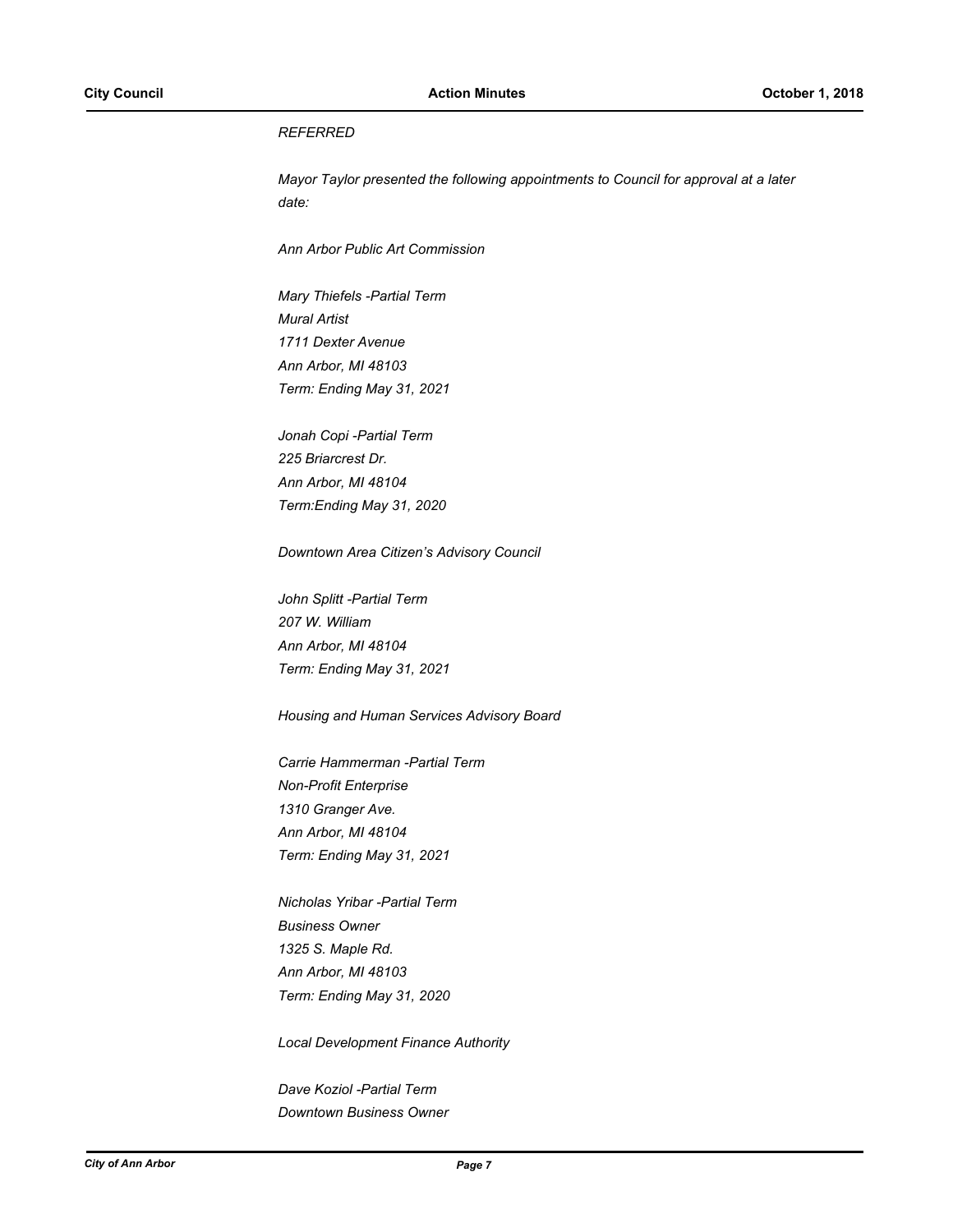*2884 E. Eisenhower Parkway Ann Arbor, MI 48108 Term: Ending June 30, 2021*

**Referred to the City Council due back on 10/15/2018**

**MC-2** [18-1703](http://a2gov.legistar.com/gateway.aspx/matter.aspx?key=21261) Resolution to Appoint Kelly Burris to the Airport Advisory Committee **(7 Votes Required)**

Attachments: Kelly Burris App. 2018.pdf

*Mayor Taylor presented a resolution of the following appointment for approval at a later date:*

*Airport Advisory Committee*

*Kelly Burris-Partial Term 13 Devonshire Rd. Pleasant Ridge, MI 48069 Term: Ending May 31, 2021*

**Referred to the City Council due back on 10/15/2018**

# **CA CONSENT AGENDA**

#### **CONSENT AGENDA ITEMS REMOVED**

*With unanimous consent of Council, the following Consent Agenda items were removed from the Consent Agenda and placed at the end of same:*

*CA-12 Resolution to Adopt an Updated Traffic Calming Program*

# **Passed on consent agenda**

**A motion was made by Councilmember Warpehoski, seconded by Councilmember Smith, that the following Consent Agenda Items be approved as presented. On a voice vote, the Mayor declared the motion carried unanimously, thus satisfying the eight-vote requirements of CA-1, CA-2, CA-3 and CA-4.**

**CA-1** [18-1529](http://a2gov.legistar.com/gateway.aspx/matter.aspx?key=21098) Resolution to Accept an Easement for Public Right-of-Way at 2840 South Main Street from Ann Arbor Senior Living Owner, LLC **(8 Votes Required)**

*Attachments:* Balfour ROW ExA.pdf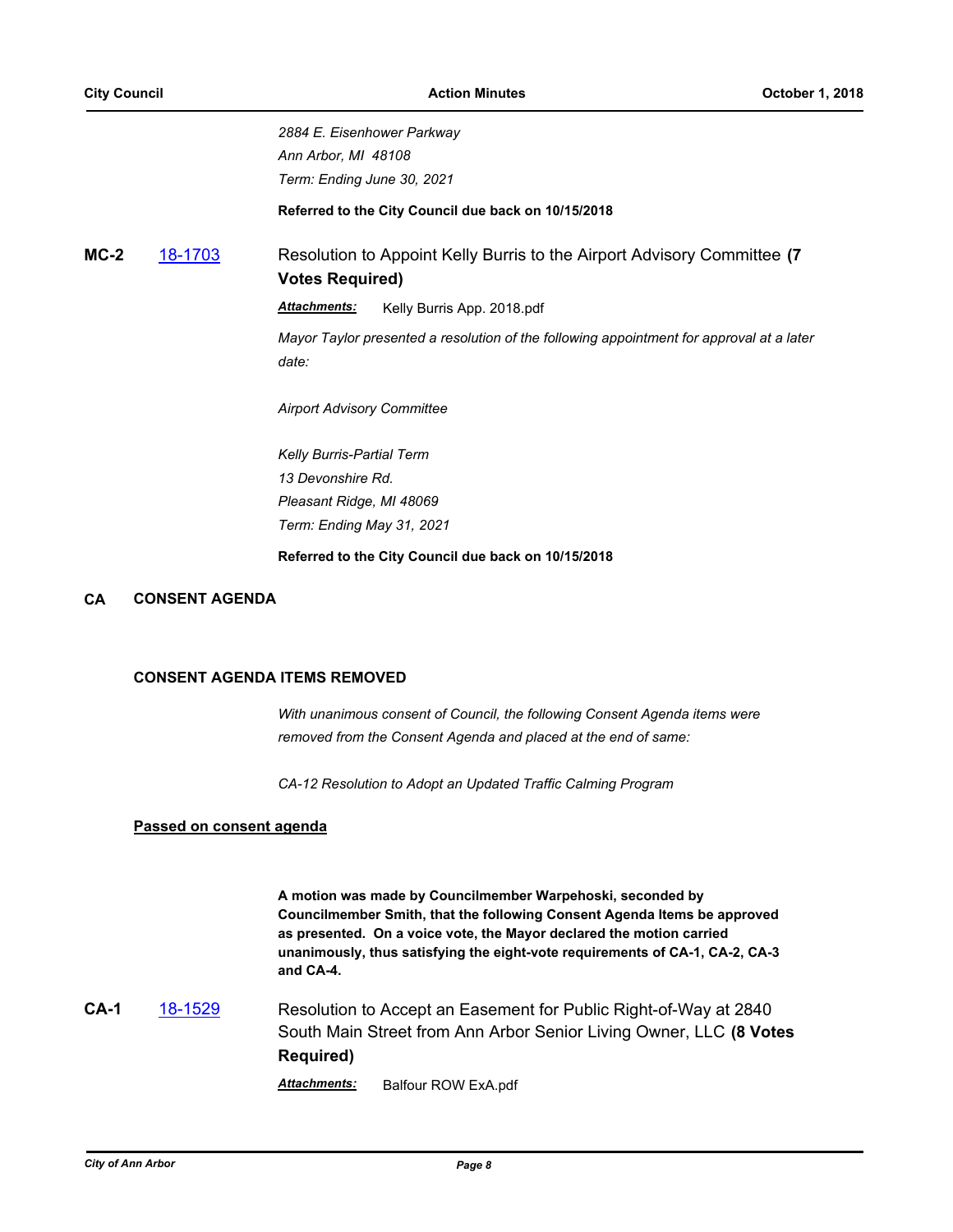Enactment No: R-18-387

| $CA-2$      | <u>18-1531</u> | Resolution to Accept a Sanitary Sewer Easement at 2840 South Main<br>Street from Ann Arbor Senior Living Owner, LLC (8 Votes Required)                                                                                                                                                                 |  |  |
|-------------|----------------|--------------------------------------------------------------------------------------------------------------------------------------------------------------------------------------------------------------------------------------------------------------------------------------------------------|--|--|
|             |                | Attachments:<br><b>Balfour Sanitary ExA.pdf</b>                                                                                                                                                                                                                                                        |  |  |
|             |                | Enactment No: R-18-388                                                                                                                                                                                                                                                                                 |  |  |
| $CA-3$      | <u>18-1532</u> | Resolution to Accept a Water Main Easement at 2840 South Main Street<br>from Ann Arbor Senior Living Owner, LLC (8 Votes Required)                                                                                                                                                                     |  |  |
|             |                | <b>Attachments:</b><br>Balfour Water ExA.pdf                                                                                                                                                                                                                                                           |  |  |
|             |                | Enactment No: R-18-389                                                                                                                                                                                                                                                                                 |  |  |
| <b>CA-4</b> | 18-1590        | Resolution to Accept a Sanitary Sewer Easement at 630 Geddes Ridge<br>Avenue from Bank of Ann Arbor (8 Votes Required)                                                                                                                                                                                 |  |  |
|             |                | Attachments:<br>630 Geddes Ridge Sanitary Map.pdf                                                                                                                                                                                                                                                      |  |  |
|             |                | Enactment No: R-18-390                                                                                                                                                                                                                                                                                 |  |  |
| $CA-5$      | 18-1639        | Resolution to Approve an Amendment to the Pharmacy Benefit<br>Management Agreement with Express Scripts Inc. (\$8,597,509.00 for<br>2018 and \$9,157,472.00 for 2019)                                                                                                                                  |  |  |
|             |                | Attachments:<br>ESI Amendment EXT.pdf                                                                                                                                                                                                                                                                  |  |  |
|             |                | Enactment No: R-18-391                                                                                                                                                                                                                                                                                 |  |  |
| CA-6        | 18-1640        | Resolution to Approve Purchase Orders to Ultimate Software Group, Inc.<br>for the Annual UltiPro System Software Maintenance and License<br>Agreement for our Retiree Population through October 31, 2020<br>(\$108,900.00)                                                                            |  |  |
|             |                | Enactment No: R-18-392                                                                                                                                                                                                                                                                                 |  |  |
| <b>CA-7</b> | <u>18-1490</u> | Resolution to Approve a First Renewal of a Professional Services<br>Agreement with CalAmp, Inc. and a corresponding Purchase Order for<br>Tracking Fees and Annual Maintenance and Support of the Automated<br>Vehicle Locator (AVL) Units for FY2019 and FY2020 (\$107,568.00)<br><b>Attachments:</b> |  |  |
|             |                | Invoice Legistar.pdf, CalAmp 2018 Renewal EXT.pdf                                                                                                                                                                                                                                                      |  |  |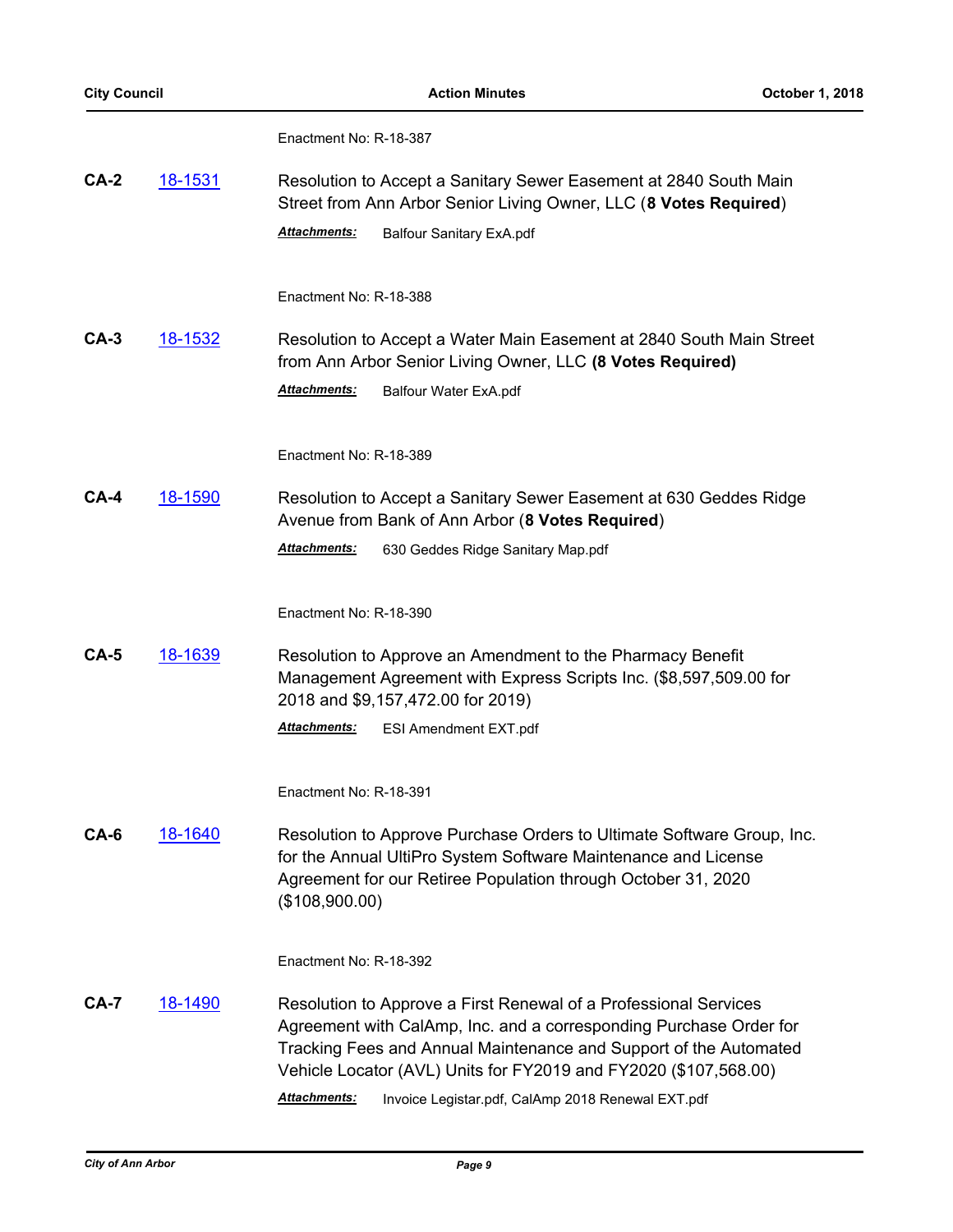Enactment No: R-18-393

| CA-8 | 18-1528 | Resolution Levying Certain Delinguent Water Utility, Board Up, Clean Up,<br>Vacant Property Inspection Fees, Housing Inspection Fees, and Fire |
|------|---------|------------------------------------------------------------------------------------------------------------------------------------------------|
|      |         | Inspection Fees as Special Assessments and Ordering Collection<br>Thereof                                                                      |

*Attachments:* 2018 SCHEDULE A - COMBINED.pdf

Enactment No: R-18-394

**CA-9** [18-1451](http://a2gov.legistar.com/gateway.aspx/matter.aspx?key=21022) Resolution to Approve the Purchase of Hot Mix Asphalt (HMA) and Emulsion from Cadillac Asphalt, LLC (\$387,580.00/\$193,790.00 annually; ITB-4547)

> *Attachments:* HMA and Emulsion ITB 4547 .pdf, HMA and Emulsion Bid Tabulation ITB 4547.pdf

Enactment No: R-18-395

**CA-10** [18-1461](http://a2gov.legistar.com/gateway.aspx/matter.aspx?key=21032) Resolution to Approve a Purchase Order with Trojan Technologies for Replacement Parts at the Wastewater Treatment Plant (\$103,000.00) *Attachments:* Trojan FY19 Quote.pdf

Enactment No: R-18-396

**CA-11** [18-1597](http://a2gov.legistar.com/gateway.aspx/matter.aspx?key=21155) Resolution to Approve Amendment No. 1 to the Professional Services Agreement with TTL Associates, Inc. for Construction Materials Testing on the Crest, Buena Vista, Washington Water Main Project (up to \$20,001.00)

*Attachments:* TTL Amend\_PSA\_Over\$25K.pdf

Enactment No: R-18-397

**CA-13** [18-1586](http://a2gov.legistar.com/gateway.aspx/matter.aspx?key=21144) Resolution to Approve Amendment No. 1 to the Professional Services Agreement with Stantec Consulting Michigan, Inc. for Construction Inspection Services (up to \$450,000.00)

*Attachments:* Stantec Amendment 1.pdf

Enactment No: R-18-398

**CA-12** [18-1488](http://a2gov.legistar.com/gateway.aspx/matter.aspx?key=21059) Resolution to Adopt an Updated Traffic Calming Program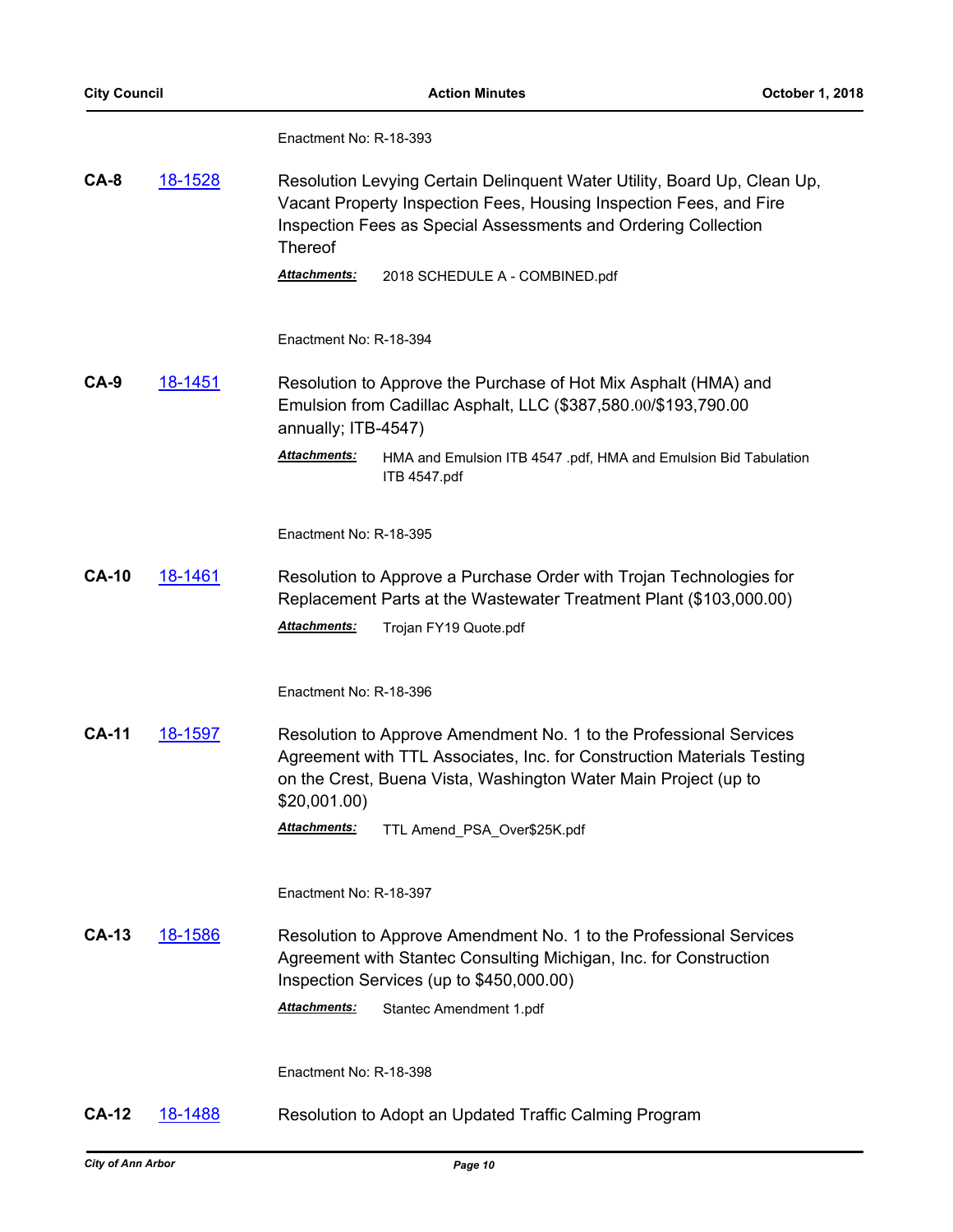*Attachments:* Traffic Calming Program Update \_AttachmentsA-D.pdf, Traffic Calming Program Upate\_Attachment E\_Task Force Recs.pdf

**A motion was made by Councilmember Ackerman, seconded by Councilmember Grand, that the Resolution be approved.**

**A motion was made by Councilmember Eaton, seconded by Councilmember Lumm, that the Resolution be postponed to the City Council, due back on 11/19/2018. On a roll call, the vote was as follows with the Mayor declaring the motion defeated:**

- Yeas: 5 Councilmember Lumm, Councilmember Kailasapathy, Councilmember Eaton, Mayor Taylor and Councilmember Bannister
- Nays: 4 Councilmember Warpehoski, Councilmember Grand, Councilmember Ackerman and Councilmember Smith
- **Absent:** 2 Councilmember Krapohl and Councilmember Westphal

**The question being, a motion made by Councilmember Ackerman, seconded by Councilmember Grand, that the Resolution be approved, on a roll call, the vote was as follows with the Mayor declaring the motion defeated:**

- Yeas: 5 Councilmember Warpehoski, Mayor Taylor, Councilmember Grand, Councilmember Ackerman and Councilmember Smith
- Nays: 4 Councilmember Lumm, Councilmember Kailasapathy, Councilmember Eaton and Councilmember Bannister
- **Absent:** 2 Councilmember Krapohl and Councilmember Westphal

# **PH PUBLIC HEARINGS (3 MINUTES PER SPEAKER)**

**PH-1** [18-1536](http://a2gov.legistar.com/gateway.aspx/matter.aspx?key=21105) An Ordinance to Amend Section 2:42.3 of Chapter 28 (Building Sewers for Accessory Dwelling Units) of Title II of the Code of the City of Ann Arbor (Ordinance No. ORD-18-28)

*Sponsors:* Warpehoski and Taylor

*Attachments:* ORD-18-28 Briefed.pdf, Final Ordinance re\_ ADUs and Sewers, Final Ordinance re\_ ADUs and Sewers

*A public hearing was conducted on the proposed amendment to Section 2:42.3 of Chapter 28 (Building Sewers for Accessory Dwelling Units) of Title II of the Code of the City of Ann Arbor (Ordinance No. ORD-18-28). Notice of public hearing was published September 20, 2018.*

*There being no one present for comment, the Mayor declared the hearing closed.*

#### **Held and Closed**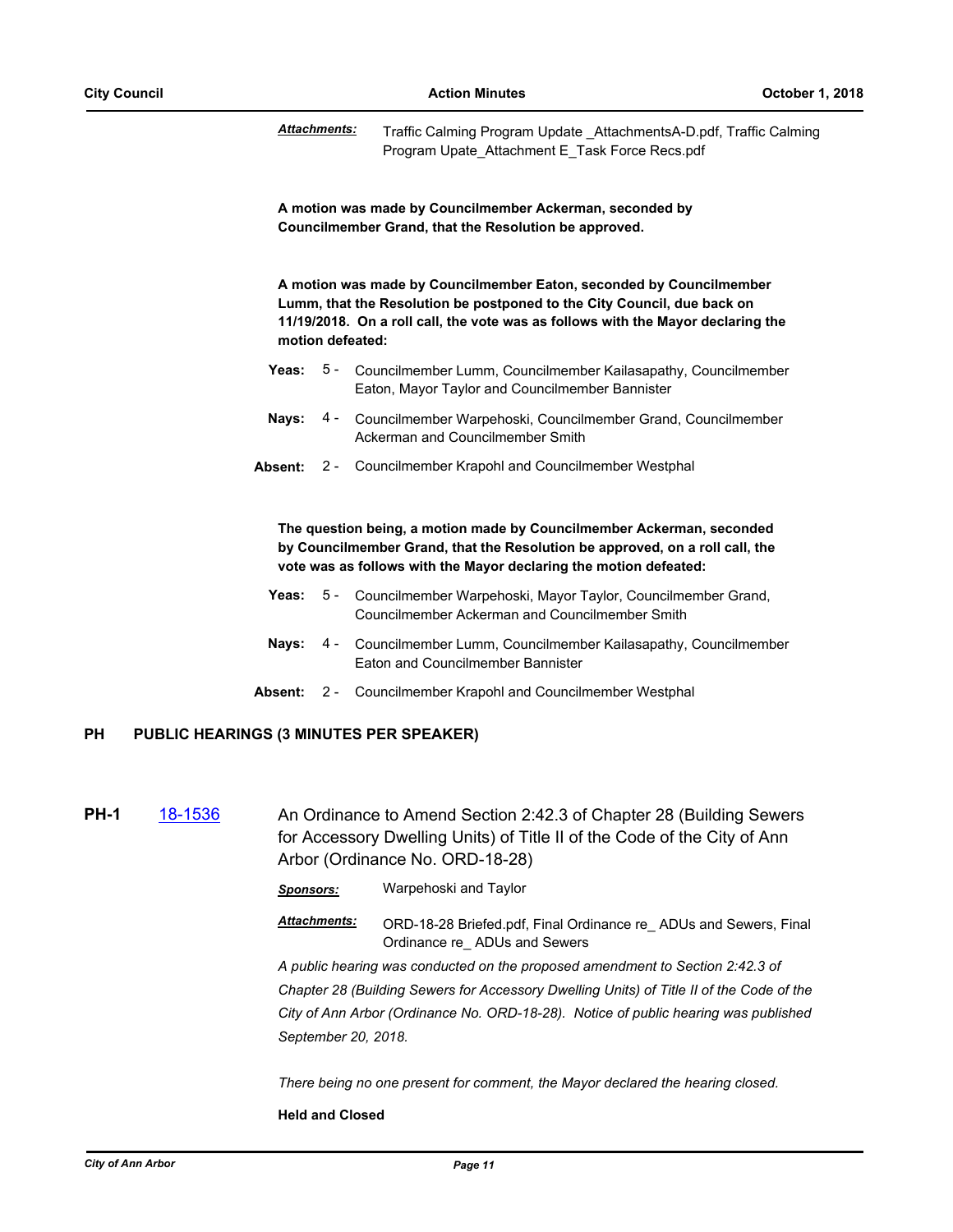Enactment No: ORD-18-28

**PH-2** [18-1482](http://a2gov.legistar.com/gateway.aspx/matter.aspx?key=21053) Resolution to Petition the State of Michigan Boundary Commission to Annex Various Parcels from the Charter Township of Ann Arbor, the Charter Township of Pittsfield, and Scio Township

> *Attachments:* 2018 Annexation Ann Arbor-Pittsfield-Scio Twp Maps.pdf, Revised Ann Arbor Twp Petition 1.pdf, Ann Arbor Twp Petition 1.pdf, Revised Ann Arbor Twp Petition 2.pdf, Ann Arbor Twp Petition 2.pdf, Revised Ann Arbor Twp Petition 3.pdf, Ann Arbor Twp Petition 3.pdf, Ann Arbor Twp Petition 4.pdf, Ann Arbor Twp Petition 5.pdf, Ann Arbor Twp Petition 6.pdf, Ann Arbor Twp Petition 7.pdf, Ann Arbor Twp Petition 8.pdf, Ann Arbor Twp Petition 9.pdf, Ann Arbor Twp Petition 10.pdf, Ann Arbor Twp Petition 11.pdf, Ann Arbor Twp Petition 12.pdf, Ann Arbor Twp Petition 13.pdf, Ann Arbor Twp Petition 14.pdf, Ann Arbor Twp Petition 15.pdf, Revised Pittsfield Twp Petition 1.pdf, Pittsfield Twp Petition 1.pdf, Revised Pittsfield Twp Petition 2 .pdf, Pittsfield Twp Petition 2 .pdf, Revised Pittsfield Twp Petition 3.pdf, Pittsfield Twp Petition 3.pdf, Pittsfield Twp Petition 4.pdf, Pittsfield Twp Petition 5.pdf, Revised Pittsfield Twp Petition 6.pdf, Pittsfield Twp Petition 6.pdf, Pittsfield Twp Petition 7.pdf, Scio Twp Petition 1.pdf, Scio Twp Petition 2.pdf, Scio Twp Petition 3.pdf, Scio Twp Petition 4.pdf, Scio Twp Petition 5.pdf, Scio Twp Petition 6.pdf, Scio Twp Petition 7.pdf, Scio Twp Petition 8.pdf, Revised Scio Twp Petition 9.pdf, Scio Twp Petition 9.pdf, Scio Twp Petition 10.pdf, Scio Twp Petition 11.pdf, Scio Twp Petition 12.pdf, Scio Twp Petition 13.pdf, Scio Twp Petition 14.pdf, Scio Twp Petition 15.pdf, Scio Twp Petition 16.pdf, Scio Twp Petition 17.pdf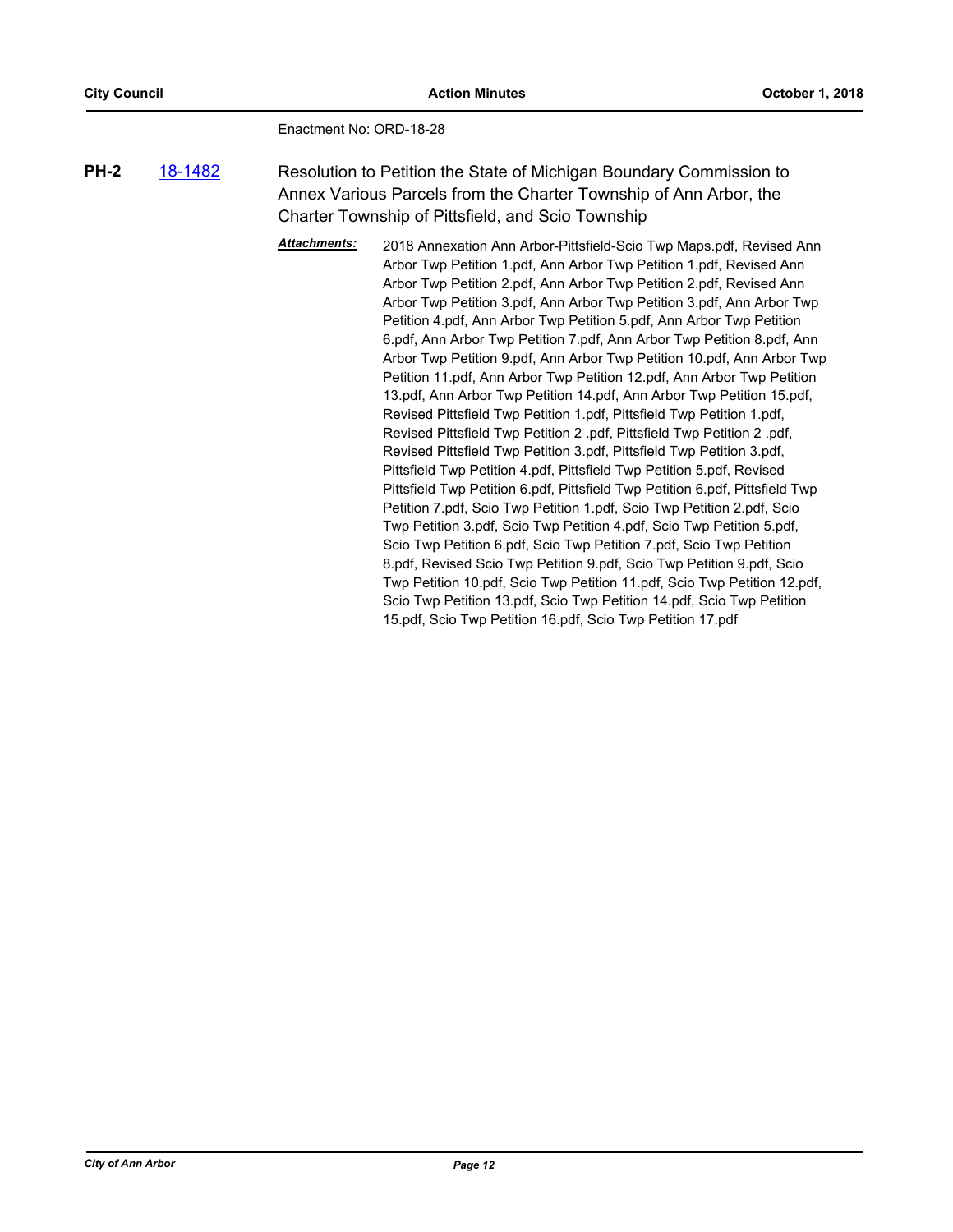*A public hearing was conducted on the proposed Resolution to Petition the State of Michigan Boundary Commission to Annex Various Parcels from the Charter Township of Ann Arbor, the Charter Township of Pittsfield, and Scio Township. Notice of public hearing was published September 27, 2018.*

*The following persons were present to speak at the public hearing, in opposition to the proposed resolution:*

*Carrie Brown, 630 Hampstead Lane, spoke in opposition to the annexation of her property, stating her family cannot afford the utility connection fees and increased taxes. Rachel Portnoy, 1439 Warrington Road, spoke in opposition. Bill Dawson spoke on behalf of his parents who are Ann Arbor Township residents, stating their opposition to annexation. Michael Porath, 1451 Warrington Albert Vegter, 2581 Esch, owner of 2080 S. State Street, spoke in opposition to his business being annexed to the City. Greg Peterson, Ann Arbor Township resident Tom Atkins, 2580 Newport Road, expressed concerns about the City's water quality. Adam Eichner, 1439 Warrington Road, urged Council to postpone action and talk to the affected residents. Jeff McNally, 2318 Newport Road, urged Council to give the issue more time.*

*Sam Copi, City resident, questioned if the resolution was in regards to township islands.*

*A resident on Hampstead Lane stated they are happy with their rural street and do not desire additional City services.*

*Bob Zipp, 2540 Newport Road, expressed concern about connecting to the City's sewer.*

*A Ward One resident stated the common theme is that the City is not listening to residents. He urged Council not to make this decision as lame ducks. The resident at 418 Barber Road stated she owns two township islands that are vacant land. She stated she will not be able to keep them if annexed into the City. Randolph Perry, Ann Arbor Township Trustee, urged Council to listen to his residents and consider the hardships.*

*There being no further comment, the Mayor declared the hearing closed.*

**Held and Closed**

# **A APPROVAL OF COUNCIL MINUTES**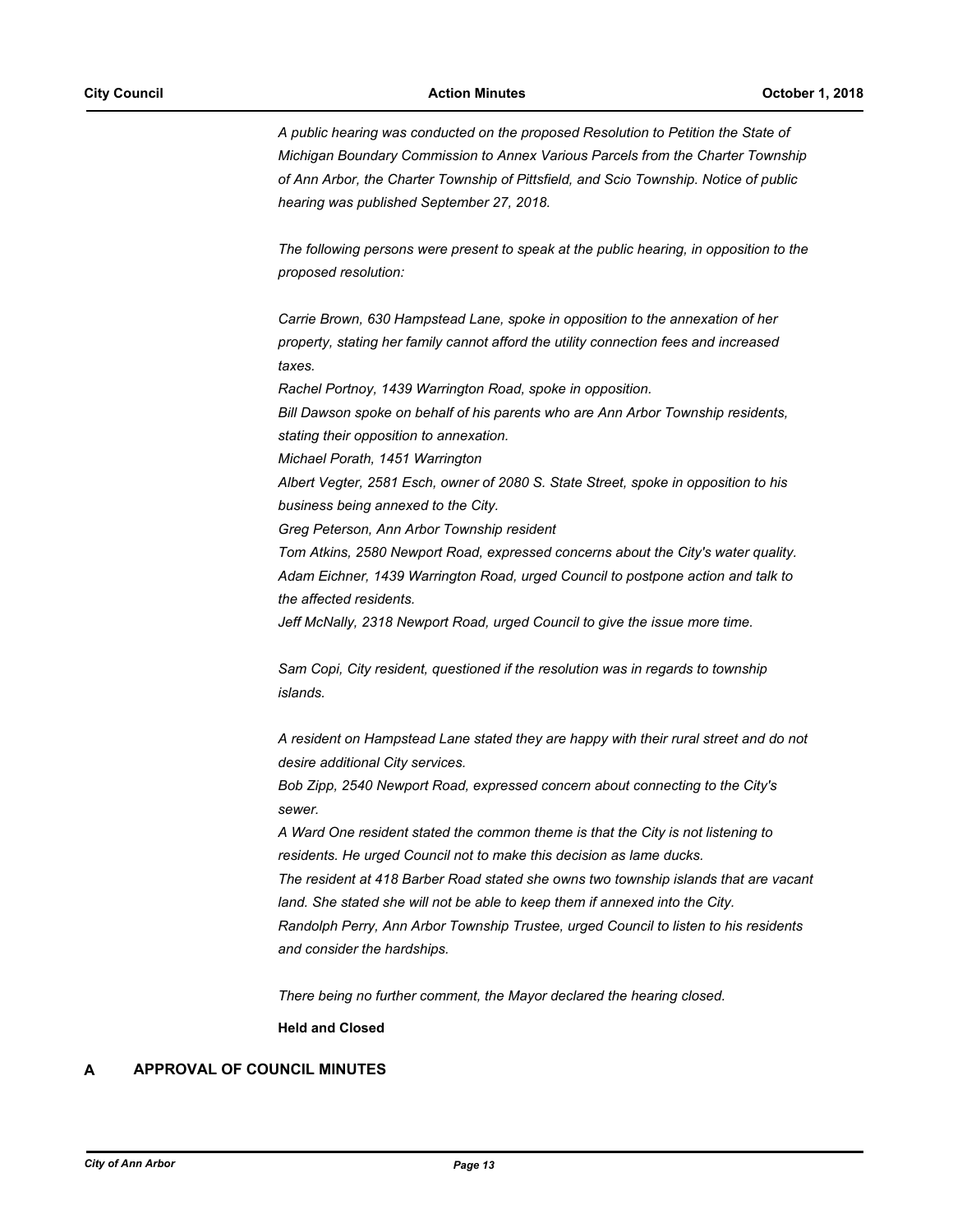| $A-1$ | 18-1649 | Regular Session Meeting Minutes of September 17, 2018 |                                                               |
|-------|---------|-------------------------------------------------------|---------------------------------------------------------------|
|       |         | <b>Attachments:</b>                                   | 09-17-18 Draft Minutes.pdf, City Council emails 9-17-2018.pdf |

**A motion was made by Councilmember Grand, seconded by Councilmember Ackerman, that the Regular Session Meeting Minutes of September 17, 2018 be approved. On a voice vote, the Mayor declared the motion carried.**

#### **B ORDINANCES - SECOND READING**

**B-1** [18-1536](http://a2gov.legistar.com/gateway.aspx/matter.aspx?key=21105) An Ordinance to Amend Section 2:42.3 of Chapter 28 (Building Sewers for Accessory Dwelling Units) of Title II of the Code of the City of Ann Arbor (Ordinance No. ORD-18-28)

*Sponsors:* Warpehoski and Taylor

*Attachments:* ORD-18-28 Briefed.pdf, Final Ordinance re\_ ADUs and Sewers, Final Ordinance re\_ ADUs and Sewers

*(The complete copy of the text of Ordinance No. ORD-18-28 is on file in the City Clerk's Office.)*

**A motion was made by Councilmember Warpehoski, seconded by Councilmember Smith, that the Ordinance be adopted on Second Reading. On a voice vote, the Mayor declared the motion carried.**

Enactment No: ORD-18-28

# **C ORDINANCES - FIRST READING**

- **C New Business Staff:**
- **C-1** [18-1598](http://a2gov.legistar.com/gateway.aspx/matter.aspx?key=21156) An Ordinance to Amend Section 8:413 of Chapter 103 (Historic Preservation) of the Code of the City of Ann Arbor Regarding Extension of Authorization for Work in Historic Districts (Ordinance No. ORD-18-29)

*Attachments:* 18-29 Historic Preservation Ordinance Briefed.pdf, 18-29 Historic Preservation Ordinance Briefed.docx, HDC Ord. 8.413.amendment.pdf

*(The complete copy of the text of Ordinance No. ORD-18-29 is on file in the City Clerk's Office.)*

**A motion was made by Councilmember Warpehoski, seconded by Councilmember Smith, that the Ordinance be approved on First Reading to the City Council and should be returned by 10/15/2018. On a voice vote, the Mayor declared the motion carried.**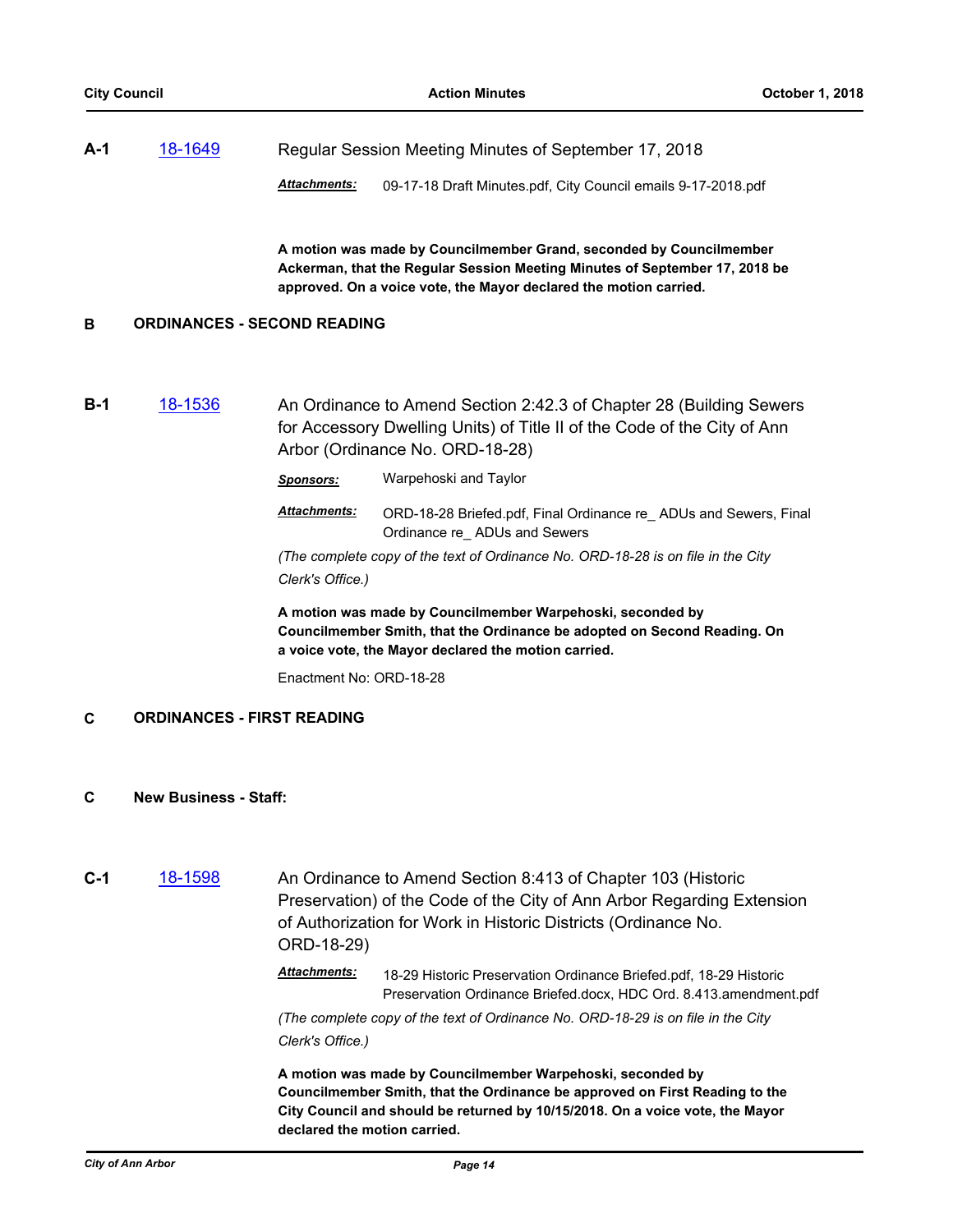Enactment No: ORD-18-29

#### **RECESS**

*Mayor Taylor called a recess at 9:06 p.m. and reconvened the meeting at 9:27 p.m.*

#### **OPEN THE AGENDA**

**A motion was made by Councilmember Warpehoski, seconded by Councilmember Ackerman, that the Agenda be re-opened. On a voice vote, the Mayor declared the motion carried.**

## **AMEND THE AGENDA**

**A motion was made by Councilmember Warpehoski, seconded by Councilmember Smith, that the Agenda be amended as follows:** 

**Move DS-1 after C-1.**

**On a voice vote, the Mayor declared the motion carried.**

**DS-1** [18-1482](http://a2gov.legistar.com/gateway.aspx/matter.aspx?key=21053) Resolution to Petition the State of Michigan Boundary Commission to Annex Various Parcels from the Charter Township of Ann Arbor, the Charter Township of Pittsfield, and Scio Township

> *Attachments:* 2018 Annexation Ann Arbor-Pittsfield-Scio Twp Maps.pdf, Revised Ann Arbor Twp Petition 1.pdf, Ann Arbor Twp Petition 1.pdf, Revised Ann Arbor Twp Petition 2.pdf, Ann Arbor Twp Petition 2.pdf, Revised Ann Arbor Twp Petition 3.pdf, Ann Arbor Twp Petition 3.pdf, Ann Arbor Twp Petition 4.pdf, Ann Arbor Twp Petition 5.pdf, Ann Arbor Twp Petition 6.pdf, Ann Arbor Twp Petition 7.pdf, Ann Arbor Twp Petition 8.pdf, Ann Arbor Twp Petition 9.pdf, Ann Arbor Twp Petition 10.pdf, Ann Arbor Twp Petition 11.pdf, Ann Arbor Twp Petition 12.pdf, Ann Arbor Twp Petition 13.pdf, Ann Arbor Twp Petition 14.pdf, Ann Arbor Twp Petition 15.pdf, Revised Pittsfield Twp Petition 1.pdf, Pittsfield Twp Petition 1.pdf, Revised Pittsfield Twp Petition 2 .pdf, Pittsfield Twp Petition 2 .pdf, Revised Pittsfield Twp Petition 3.pdf, Pittsfield Twp Petition 3.pdf, Pittsfield Twp Petition 4.pdf, Pittsfield Twp Petition 5.pdf, Revised Pittsfield Twp Petition 6.pdf, Pittsfield Twp Petition 6.pdf, Pittsfield Twp Petition 7.pdf, Scio Twp Petition 1.pdf, Scio Twp Petition 2.pdf, Scio Twp Petition 3.pdf, Scio Twp Petition 4.pdf, Scio Twp Petition 5.pdf, Scio Twp Petition 6.pdf, Scio Twp Petition 7.pdf, Scio Twp Petition 8.pdf, Revised Scio Twp Petition 9.pdf, Scio Twp Petition 9.pdf, Scio Twp Petition 10.pdf, Scio Twp Petition 11.pdf, Scio Twp Petition 12.pdf, Scio Twp Petition 13.pdf, Scio Twp Petition 14.pdf, Scio Twp Petition 15.pdf, Scio Twp Petition 16.pdf, Scio Twp Petition 17.pdf

**A motion was made by Councilmember Warpehoski, seconded by Councilmember Ackerman, that the Resolution be approved.**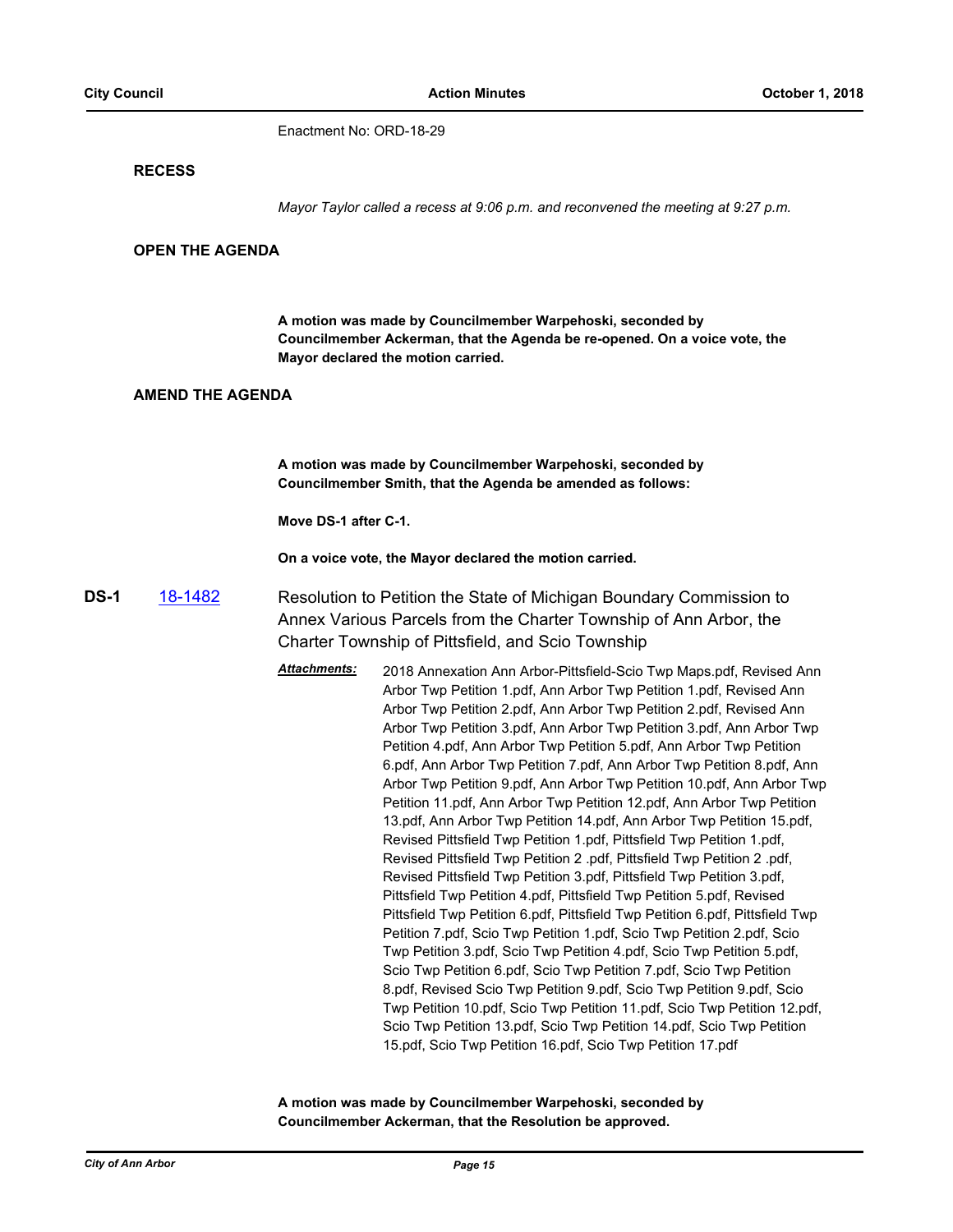*Councilmember Bannister suggested that a Work Session dedicated to annexations be held prior to the item returning to City Council.*

**A motion was made by Councilmember Warpehoski, seconded by Councilmember Ackerman, that the Resolution be postponed to the City Council and should be returned by 12/3/2018. On a voice vote, the Mayor declared the motion carried.**

**C-2** [18-1689](http://a2gov.legistar.com/gateway.aspx/matter.aspx?key=21247) An Ordinance to Create the Independent Community Police Oversight Commission

*Sponsors:* Eaton, Bannister and Kailasapathy

*Attachments:* Task Force Ordinance as Amended and DEFEATED on 100118.pdf, Revised Proposed Ordinance-revised.pdf, Proposed Ordinance.pdf, POAM Opposition Letter Proposed Ordinance.pdf

*(The complete copy of the text of this ordinance is on file in the City Clerk's Office.)*

**A motion was made by Councilmember Eaton, seconded by Councilmember Kailasapathy, that the Ordinance be approved at First Reading.**

Enactment No:

**A motion was made by Councilmember Ackerman, seconded by Councilmember Grand, that the Ordinance be amended as follows:**

**...At least three months before the expiration of the term of any Member of the Commission, the Commission shall initiate a community-wide effort to recruit new applicants. The Commission will state to the HRC, the Commission's network of community organizations, and City Council the skills it believes Commission members should ideally have, but such skills shall not be deemed requirements for membership. [All applications will be collected by the Commission, reviewed by HRC and the Commission, who consolidate a slate of nominations, which is then submitted to City Council.]...**

**ALL APPLICATIONS WILL BE COLLECTED BY THE COMMISSION, REVIEWED BY HRC AND THE COMMISSION, WHO SHALL CONSOLIDATE A SLATE OF RECOMMENDATIONS. FINAL APPOINTMENTS SHALL COME FROM CITY COUNCIL LIAISONS TO THE HRC [OR] AND COMMISSION WITH APPROVAL OF THE FULL CITY COUNCIL.** 

**A friendly amendment changed OR to AND.**

**[Brackets] indicate deleted language.**

**ALL CAPS indicate new language.**

**On a roll call, the vote was as follows with the Mayor declaring the motion carried:**

**Yeas:** Councilmember Lumm, Councilmember Kailasapathy, Councilmember Warpehoski, Mayor Taylor, Councilmember Grand, Councilmember Ackerman and Councilmember Bannister Yeas:  $7 -$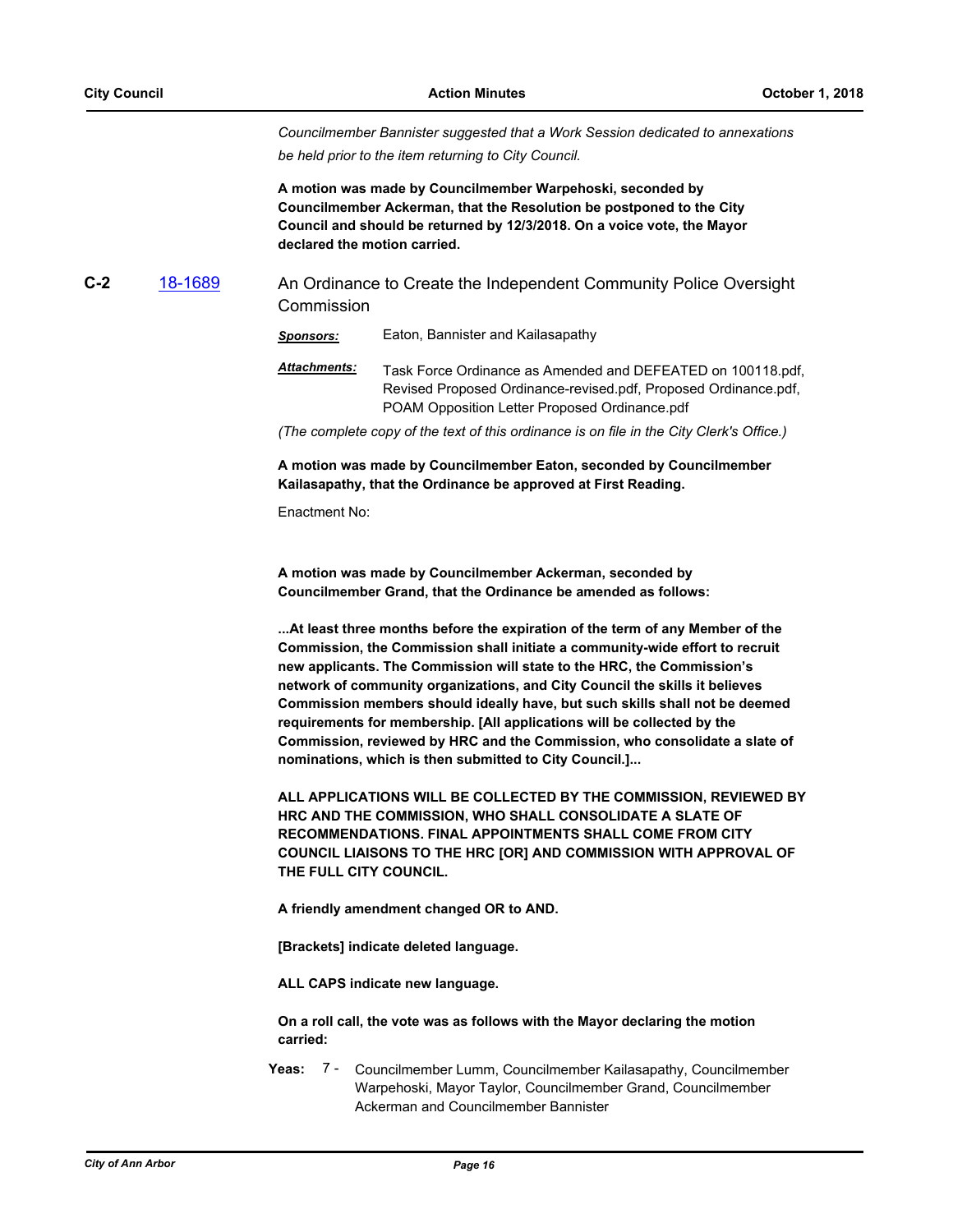**Nays:** 2 - Councilmember Eaton and Councilmember Smith

**Absent:** 2 - Councilmember Krapohl and Councilmember Westphal

Enactment No:

**A motion was made by Councilmember Ackerman, seconded by Councilmember Kailasapathy, that the Ordinance be amended as follows:**

**...(4) Counsel. It is crucial for the functional independence, and thus for the success, of the Commission that it has its own legal counsel. The Commission shall therefore select one or more attorneys to advise it on a continuing basis. The City Council shall take such actions as may be necessary under the Charter to ensure that the Commission has counsel of its choice. AT THE BEGINNING OF EACH FISCAL YEAR, THE COMMISSION SHALL SUBMIT A LIST OF PREFERRED LEGAL FIRMS OR INDIVIDUAL ATTORNEYS TO CITY COUNCIL FOR CITY COUNCIL APPROVAL. THE COMMISSION SHALL ONLY SELECT INDEPENDENT COUNSEL FROM THE LIST APPROVED BY CITY COUNCIL. ...**

**ALL CAPS indicate new language.**

**On a voice vote, the Mayor declared the motion carried.**

Enactment No:

**A motion was made by Councilmember Ackerman, seconded by Councilmember Grand, that the Ordinance be amended as follows:**

**...(5) Funding and Budget. [The Commission shall prepare an annual budget for its operations and submit a work plan to the City. Unless the Commission requests less, beginning with the fiscal year 2020 budget, the City shall appropriate each year, for the use of the Commission, no less than 1.17% of the amount appropriated in that year for the AAPD. Any unexpended funds shall be held in reserve for the use of the Commission.]**

**THE COMMISSION SHALL ADOPT AN ANNUAL WORK PLAN, WHICH SHALL INCLUDE A DESCRIPTION OF THE BASIS FOR ANY FUNDS THAT THE COMMISSION REQUESTS BE INCLUDED IN THE CITY BUDGET FOR COMMISSION PURPOSES. THE WORK PLAN MUST BE SUBMITTED TO THE CITY ADMINISTRATOR FOR CONSIDERATION IN ACCORDANCE WITH THE 12 TIMELINES FOR THE CITY'S BUDGETING PROCESS. THE WORK PLAN MAY BE INCLUDED AS PART OF THE COMMISSION'S ANNUAL REPORT. ...**

**[Brackets] indicate deleted language.**

**ALL CAPS indicate new language.**

**On a roll call, the vote was as follows with the Mayor declaring the motion defeated:**

Yeas: 4 - Councilmember Lumm, Mayor Taylor, Councilmember Grand and Councilmember Ackerman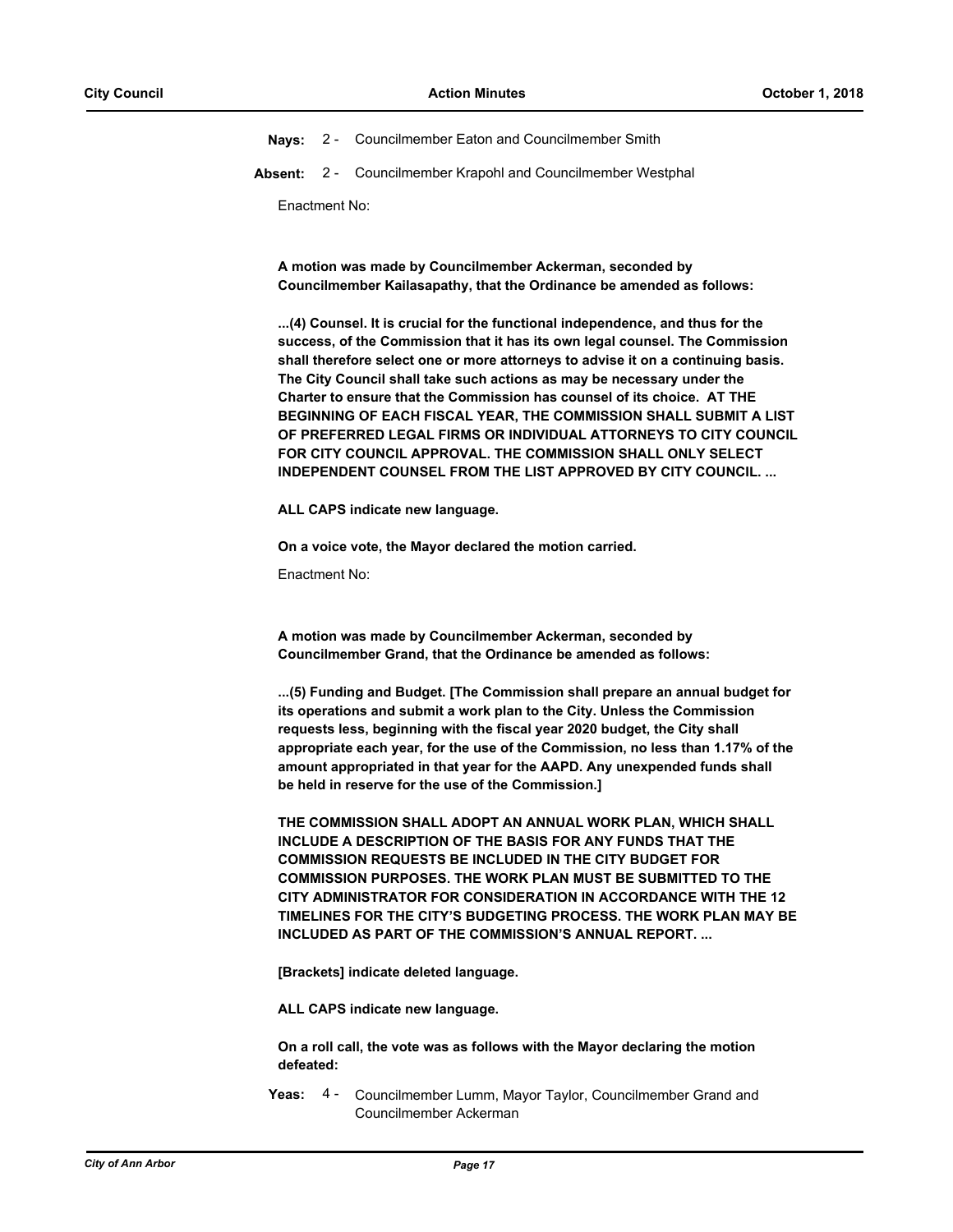- Nays: 5 Councilmember Kailasapathy, Councilmember Warpehoski, Councilmember Eaton, Councilmember Smith and Councilmember Bannister 5 -
- **Absent:** 2 Councilmember Krapohl and Councilmember Westphal

Enactment No:

**A motion was made by Councilmember Ackerman, seconded by Councilmember Smith, that the Ordinance be amended as follows:**

#### **Amendment 4:**

**...(10) Dispute Resolution. If the Commission and an officer or agency of the City disagree about the meaning or implementation of this ordinance, they shall have at their disposal, but shall not be limited to, the following tools, to be used at their discretion**

**(b) Subpoena. If the dispute concerns the failure of an officer or agent of the City to (a) produce documents or other materials, or (b) appear before or make a statement to the Commission or its representatives, the Commission may issue a subpoena to compel the production, appearance, or statement. [This power is in addition to subpoena powers provided by the Uniform Arbitration Act; provided that, if the Commission issues such a subpoena, then no arbitration shall be held.] THE COMMISSION SHALL ONLY PURSUE SUBPOENA SHOULD THE COMMISSION AND CITY REACH AN IMPASSE IN THE PROCESSES DESCRIBED ABOVE IN §1:214.10 (A). ...**

**[Brackets] indicate deleted language. ALL CAPS indicate new language.**

**On a roll call, the vote was as follows with the Mayor declaring the motion carried:**

- Yeas: 7 Councilmember Lumm, Councilmember Kailasapathy, Councilmember Warpehoski, Mayor Taylor, Councilmember Grand, Councilmember Ackerman and Councilmember Bannister  $7 -$
- **Nays:** 2 Councilmember Eaton and Councilmember Smith
- **Absent:** 2 Councilmember Krapohl and Councilmember Westphal

Enactment No:

**The question being, a motion made by Councilmember Eaton, seconded by Councilmember Kailasapathy, that the Ordinance be approved as amended, on a roll call, the vote was as follows with the Mayor declaring the motion defeated:**

- **Yeas:** Councilmember Kailasapathy, Councilmember Warpehoski, Councilmember Eaton, Councilmember Ackerman and Councilmember **Bannister** Yeas:  $5 -$
- Nays: 4 Councilmember Lumm, Mayor Taylor, Councilmember Grand and Councilmember Smith  $4 -$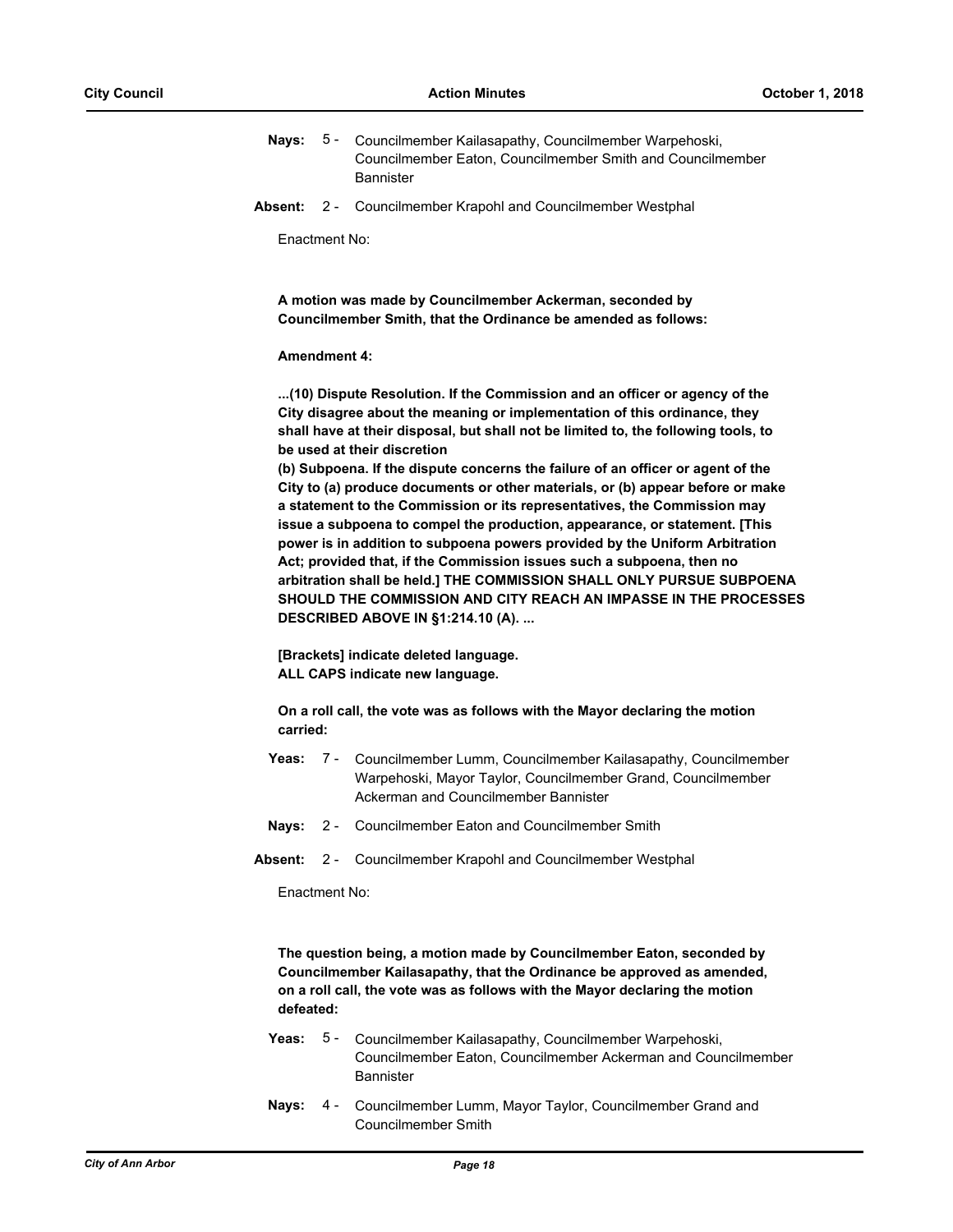**Absent:** 2 - Councilmember Krapohl and Councilmember Westphal

Enactment No:

# **C-3** [18-1690](http://a2gov.legistar.com/gateway.aspx/matter.aspx?key=21248)

An Ordinance to Create the Independent Community Police Oversight Commission (Ordinance No. ORD-18-30)

*Sponsors:* Taylor

| Attachments: | 18-30 Police Oversight Commission Ordinance Briefed.pdf, ORD-18-30   |
|--------------|----------------------------------------------------------------------|
|              | Police Oversight Commission As Amended 100118.pdf,                   |
|              | Ordinance-10-1-18 substitute-track changes.pdf, Ordinance-10-1-18    |
|              | substitute-clean.pdf, Proposed Ordinance.pdf, POAM Opposition letter |
|              | Proposed Ordinance.pdf                                               |
|              |                                                                      |

*(The complete copy of the text of Ordinance No. ORD-18-30 is on file in the City Clerk's Office.)*

**A motion was made by Councilmember Lumm, seconded by Councilmember Ackerman, that the Ordinance be approved on First Reading.**

Enactment No: ORD-18-30

**A motion was made by Councilmember Ackerman, seconded by Councilmember Smith, that the Ordinance be amended as follows:**

#### **...1:214. Same—Composition of the Commission**

**(1) Membership. The Commission shall consist of 11 voting members, one of which may be a youth member, to be appointed by [the Mayor] ONE OR MORE OF THE CITY COUNCIL LIAISONS TO THE HUMAN RIGHTS COMMISSION OR THE COMMISSION with the approval of the full City Council. In making appointments of members to the Commission, [the Mayor] CITY COUNCIL LIAISONS TO THE HUMAN RIGHTS COMMISSION AND THE COMMISSION shall appoint persons who, insofar as possible, represent the City's [diverse population and are committed] DIVERSE POPULATION - ESPECIALLY THOSE WHO TEND TO HAVE SIGNIFICANT NEGATIVE INTERACTIONS WITH THE POLICE AND ARE COMMITTED to improving police and community relations. No active-duty police officer shall serve as a voting member of the Commission. No City employee shall serve as a voting member of the Commission.**

**[Brackets] indicate deleted language. ALL CAPS indicate new language.**

**On a voice vote, the Mayor declared the motion carried.**

Enactment No: ORD-18-30

**A motion was made by Councilmember Warpehoski, seconded by Councilmember Grand, that the Ordinance be amended as follows:**

**Membership: 1:214 (1) Membership. The Commission shall consist of 11 voting**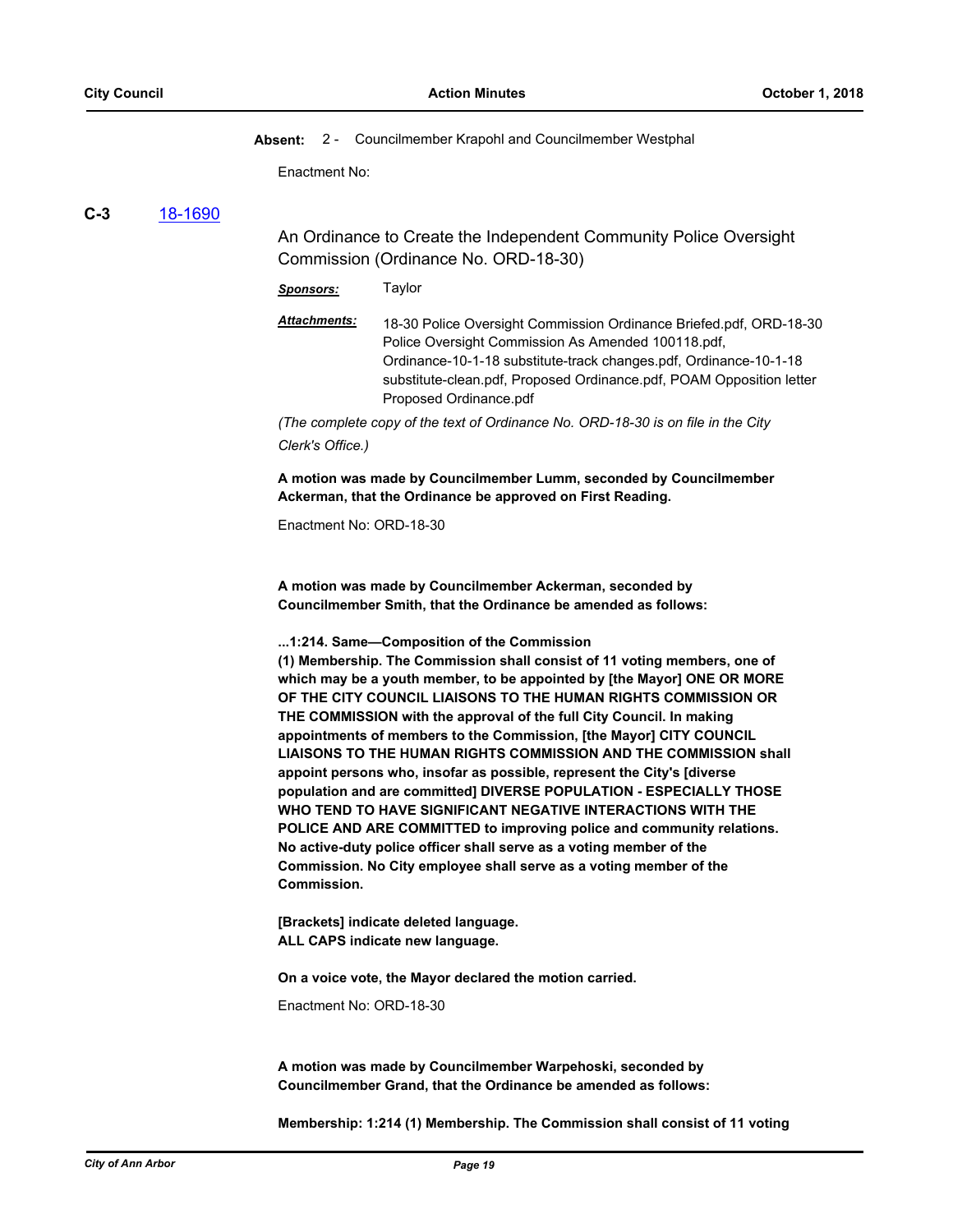**members, one of which may be a youth member, to be appointed by the Mayor with the approval of the City Council. In making appointments of members to the Commission, the Mayor shall appoint persons who, insofar as possible, represent the City's diverse population and are committed to improving police and community relations. NO PERSON WHO IS A CURRENT SWORN LAW ENFORCEMENT PROFESSIONAL SHALL BE ELIGIBLE TO SERVE ON THE COMMISSION. FORMER SWORN LAW ENFORCEMENT PROFESSIONALS SHALL ONLY BE ELIGIBLE TO SERVE BY UNANIMOUS CONSENT OF BOTH THE COMMISSION AND CITY COUNCIL.** 

**ALL CAPS indicate new language.**

Enactment No: ORD-18-30

*Councilmember Grand moved an amendment to change the word UNANIMOUS to SUPER MAJORITY. The amendment was supported by Councilmember Warpehoski.*

*NO PERSON WHO IS A CURRENT SWORN LAW ENFORCEMENT PROFESSIONAL SHALL BE ELIGIBLE TO SERVE ON THE COMMISSION. FORMER SWORN LAW ENFORCEMENT PROFESSIONALS SHALL ONLY BE ELIGIBLE TO SERVE BY UNANIMOUS CONSENT OF BOTH THE COMMISSION AND CITY COUNCIL.*

*(The vote was considered a second time due to confusion regarding the amendment to the amendment.)*

**The question being, a motion made by Councilmember Grand, seconded by Councilmember Warpehoski, that the proposed amendment be further amended to change "unanimous" to "super majority." On a roll call, the vote was as follows with the Mayor declaring the motion carried:**

- Yeas: 6 Councilmember Lumm, Councilmember Warpehoski, Mayor Taylor, Councilmember Grand, Councilmember Ackerman and Councilmember Smith  $6 -$
- **Nays:** Councilmember Kailasapathy, Councilmember Eaton and Councilmember **Bannister**  $3 -$
- **Absent:** 2 Councilmember Krapohl and Councilmember Westphal

Enactment No: ORD-18-30

**The question being, the motion made by Councilmember Warpehoski, seconded by Councilmember Grand, that the Ordinance be amended as follows:**

**Membership: 1:214 (1) Membership. The Commission shall consist of 11 voting members, one of which may be a youth member, to be appointed by the Mayor with the approval of the City Council. In making appointments of members to the Commission, the Mayor shall appoint persons who, insofar as possible, represent the City's diverse population and are committed to improving police and community relations. NO PERSON WHO IS A CURRENT SWORN LAW ENFORCEMENT PROFESSIONAL SHALL BE ELIGIBLE TO SERVE ON THE**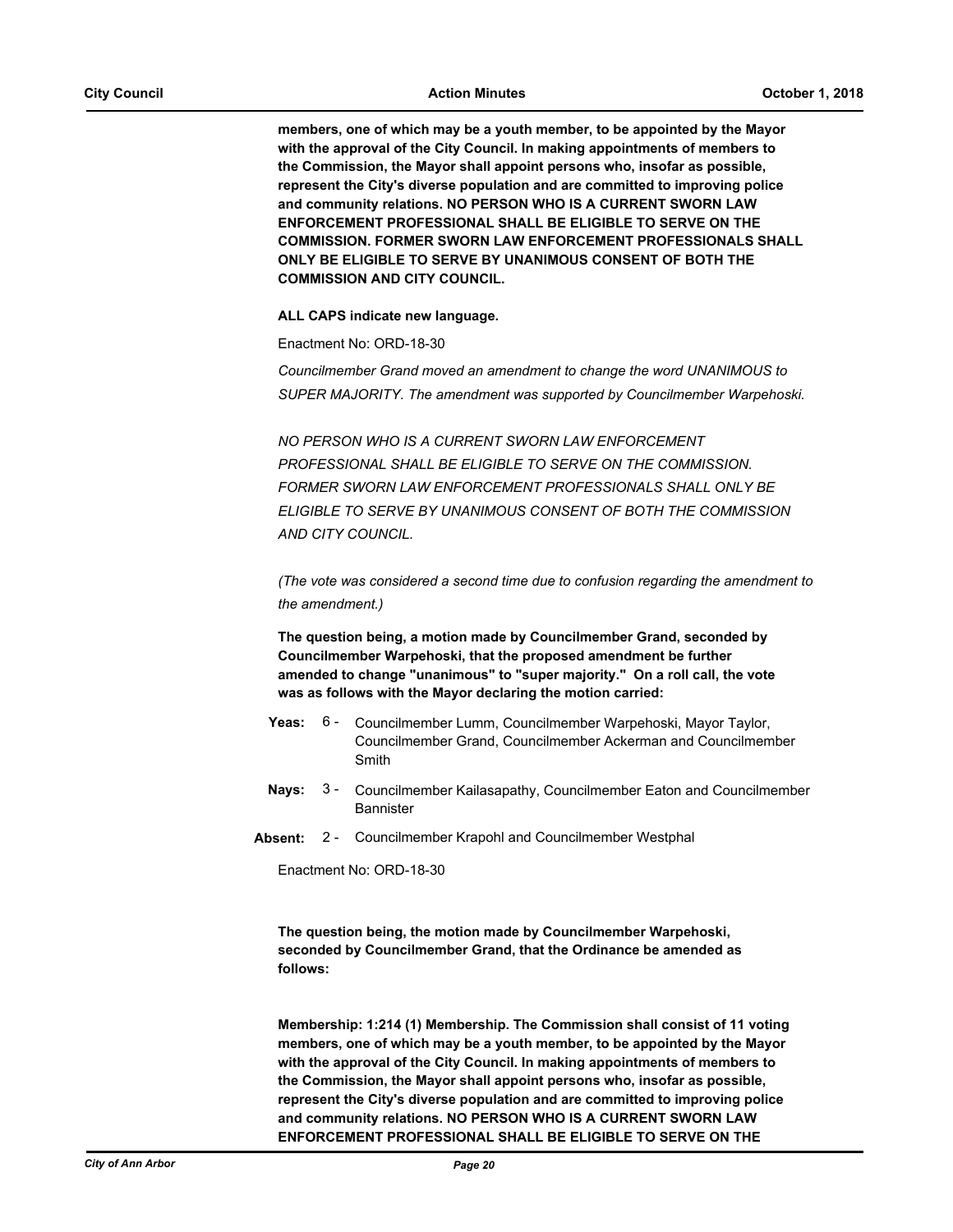**COMMISSION. FORMER SWORN LAW ENFORCEMENT PROFESSIONALS SHALL ONLY BE ELIGIBLE TO SERVE BY A SUPER MAJORITY VOTE OF BOTH THE COMMISSION AND CITY COUNCIL.** 

**ALL CAPS indicate new language.**

**On a roll call, the vote was as follows with the Mayor declaring the motion defeated:**

- Yeas: 3 Councilmember Warpehoski, Councilmember Grand and Councilmember Ackerman
- Nays: 6 Councilmember Lumm, Councilmember Kailasapathy, Councilmember Eaton, Mayor Taylor, Councilmember Smith and Councilmember Bannister
- **Absent:** 2 Councilmember Krapohl and Councilmember Westphal

Enactment No: ORD-18-30

**A motion was made by Councilmember Warpehoski, seconded by Councilmember Ackerman, that the Ordinance be amended as follows:**

**Replace 1:215 (2)(F) with the following language:**

**1:215 (2)(F) A COMPLAINANT MAY CHOOSE TO FILE A COMPLAINT "ON BACKGROUND." IN CASES WHERE:**

**■ (1) THE COMPLAINANT DOES NOT ALLEGE CONDUCT BY AN OFFICER THAT WOULD MERIT CRIMINAL PROSECUTION OR SIGNIFICANT DISCIPLINARY ACTION**

**■ (2) THE COMPLAINANT DOES NOT SEEK DISCIPLINARY ACTION OR CRIMINAL PROSECUTION OF OFFICERS INVOLVED.** 

**THE COMMISSION SHALL NOT FORWARD INFORMATION ABOUT COMPLAINTS ON BACKGROUND TO THE DEPARTMENT'S PROFESSIONAL STANDARDS SECTION THAT WOULD DISCLOSE THE IDENTITY OF THE COMPLAINANT EXCEPT AS REQUIRED BY LAW. COMPLAINTS ON BACKGROUND MAY BE USED BY THE COMMISSION FOR CONTEXTUAL INFORMATION FOR REVIEW OF POLICE-RELATED POLICIES.** 

**On a roll call, the vote was as follows with the Mayor declaring the motion defeated:**

- **Yeas:** 2 Councilmember Warpehoski and Councilmember Ackerman
- Nays: 7 Councilmember Lumm, Councilmember Kailasapathy, Councilmember Eaton, Mayor Taylor, Councilmember Grand, Councilmember Smith and Councilmember Bannister 7 -
- **Absent:** 2 Councilmember Krapohl and Councilmember Westphal

Enactment No: ORD-18-30

**The question being, the motion made by Councilmember Lumm, seconded by Councilmember Ackerman, that the Ordinance be approved as amended on First Reading, due back on 10/15/2018. On a roll call, the vote was as follows with the Mayor declaring the motion carried:**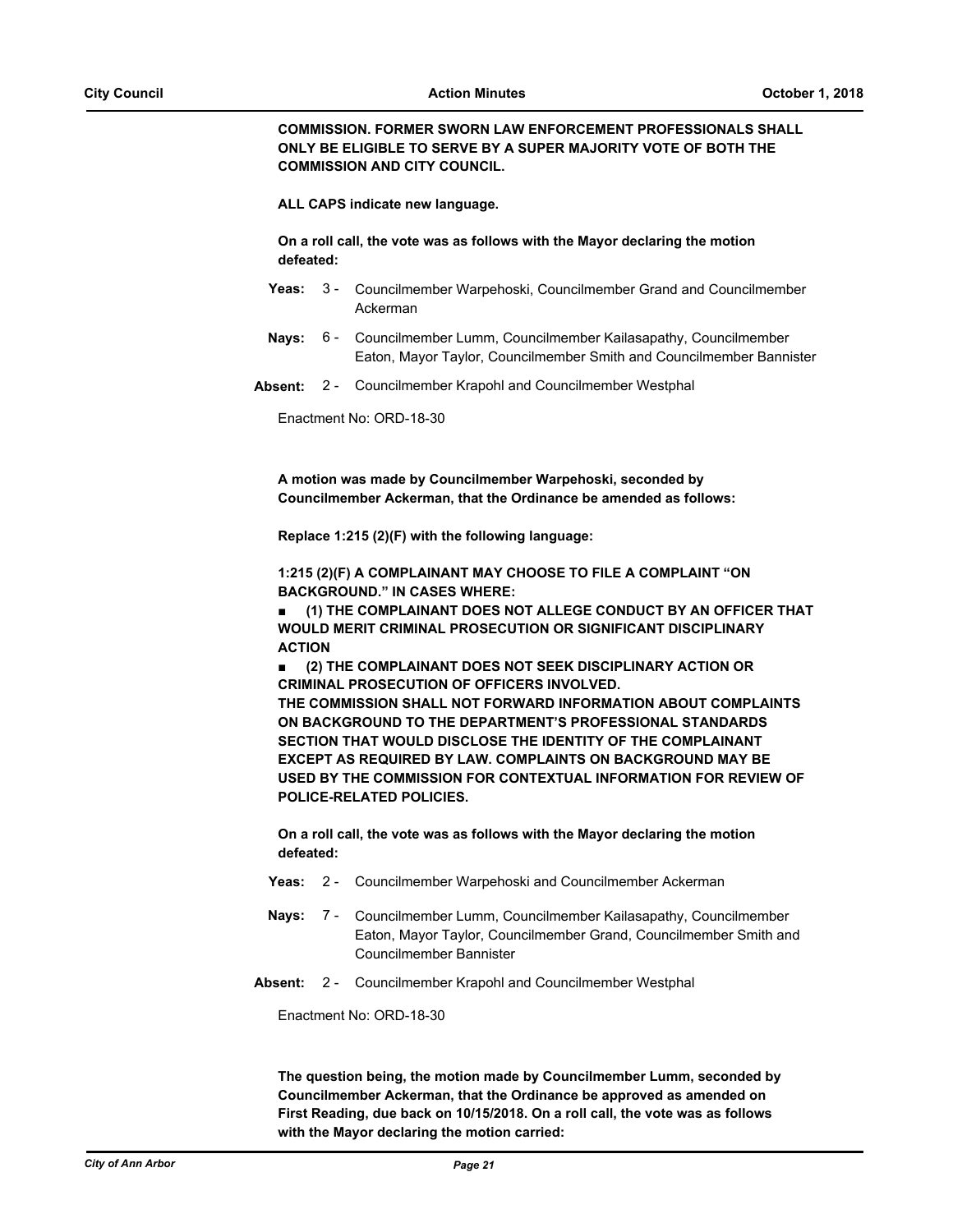|             |                                | Yeas:            |       | 8 - Councilmember Lumm, Councilmember Warpehoski, Councilmember<br>Eaton, Mayor Taylor, Councilmember Grand, Councilmember Ackerman,<br><b>Councilmember Smith and Councilmember Bannister</b> |
|-------------|--------------------------------|------------------|-------|------------------------------------------------------------------------------------------------------------------------------------------------------------------------------------------------|
|             |                                | Nays:            |       | 1 - Councilmember Kailasapathy                                                                                                                                                                 |
|             |                                | <b>Absent:</b>   | $2 -$ | Councilmember Krapohl and Councilmember Westphal                                                                                                                                               |
|             |                                |                  |       | Enactment No: ORD-18-30                                                                                                                                                                        |
| D           | <b>MOTIONS AND RESOLUTIONS</b> |                  |       |                                                                                                                                                                                                |
| DC          | <b>New Business - Council:</b> |                  |       |                                                                                                                                                                                                |
| <b>DC-1</b> | 18-1580                        |                  |       | Resolution to Support the Energy Commission's Resolution of Support<br>for the Michigan House of Representatives' Michigan Energy Freedom<br>Package (House Bill Nos. 5861-5865)               |
|             |                                | <b>Sponsors:</b> |       | Eaton                                                                                                                                                                                          |
|             |                                |                  |       | A motion was made by Councilmember Eaton, seconded by Councilmember<br>Smith, that the Resolution be approved. On a voice vote, the Mayor declared<br>the motion carried.                      |
|             |                                |                  |       | Enactment No: R-18-399                                                                                                                                                                         |
| DC-2        | 18-1180                        |                  |       | Resolution in Support of the Existing EPA Passenger Car Corporate<br>Fuel Economy Standards (CAFÉ Standards)                                                                                   |
|             |                                | Sponsors:        |       | Eaton                                                                                                                                                                                          |
|             |                                |                  |       | A motion was made by Councilmember Grand, seconded by Councilmember<br>Smith, that the Resolution be approved. On a voice vote, the Mayor declared<br>the motion carried.                      |
|             |                                |                  |       | Enactment No: R-18-400                                                                                                                                                                         |
| $DC-3$      | 18-1688                        |                  |       | Resolution to Direct the City Administrator to Evaluate Preservation of<br>the Chimney Swift Roost at 415 West Washington Street                                                               |
|             |                                | <b>Sponsors:</b> |       | Taylor, Bannister and Eaton                                                                                                                                                                    |
|             |                                |                  |       | A motion was made by Councilmember Bannister, seconded by<br>Councilmember Eaton, that the Resolution be approved. On a voice vote, the<br>Mayor declared the motion carried.                  |

Enactment No: R-18-401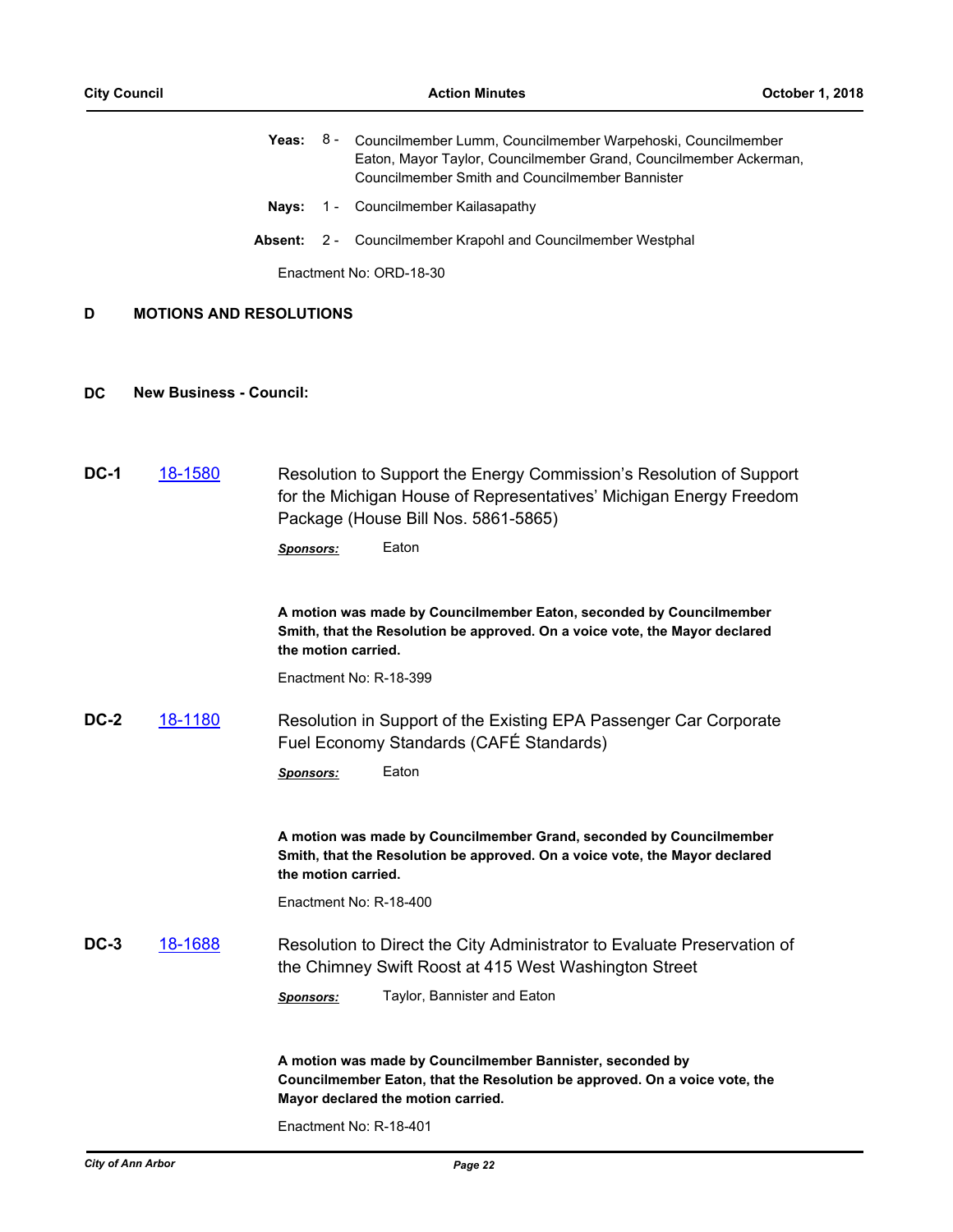| DC-4      | 18-1694<br>Resolution to Increase the FY19 General Fund Budget of the Ann Arbor<br>Police Department by \$30,000.00 to Provide for the Independent<br>Community Police Oversight Commission (8 Votes Required) |                                                                                                                                                                                                  |  |  |
|-----------|----------------------------------------------------------------------------------------------------------------------------------------------------------------------------------------------------------------|--------------------------------------------------------------------------------------------------------------------------------------------------------------------------------------------------|--|--|
|           |                                                                                                                                                                                                                | Taylor and Warpehoski<br><b>Sponsors:</b>                                                                                                                                                        |  |  |
|           |                                                                                                                                                                                                                | A motion was made by Councilmember Warpehoski, seconded by<br>Councilmember Smith, that the Resolution be approved.                                                                              |  |  |
|           |                                                                                                                                                                                                                | A motion was made by Councilmember Warpehoski, seconded by<br>Councilmember Eaton, that the Resolution be postponed until 10/15/2018. On a<br>voice vote, the Mayor declared the motion carried. |  |  |
| DC-5      | <u>18-1695</u>                                                                                                                                                                                                 | Resolution to Approve Bylaws of the Independent Community Police<br><b>Oversight Commission</b>                                                                                                  |  |  |
|           |                                                                                                                                                                                                                | Taylor<br><u>Sponsors:</u>                                                                                                                                                                       |  |  |
|           |                                                                                                                                                                                                                | <b>Attachments:</b><br>Bylaws-ICPOC.pdf                                                                                                                                                          |  |  |
|           |                                                                                                                                                                                                                | A motion was made by Councilmember Warpehoski, seconded by<br>Councilmember Smith, that the Resolution be approved.                                                                              |  |  |
|           |                                                                                                                                                                                                                | A motion was made by Councilmember Warpehoski, seconded by<br>Councilmember Eaton, that the Resolution be postponed until 10/15/2018. On a<br>voice vote, the Mayor declared the motion carried. |  |  |
| DB        | <b>New Business - Boards and Commissions:</b>                                                                                                                                                                  |                                                                                                                                                                                                  |  |  |
|           |                                                                                                                                                                                                                |                                                                                                                                                                                                  |  |  |
| <b>DS</b> | <b>New Business - Staff:</b>                                                                                                                                                                                   |                                                                                                                                                                                                  |  |  |
|           |                                                                                                                                                                                                                |                                                                                                                                                                                                  |  |  |
| Е         |                                                                                                                                                                                                                | <b>COMMUNICATIONS FROM THE CITY ATTORNEY</b>                                                                                                                                                     |  |  |
|           |                                                                                                                                                                                                                | None.                                                                                                                                                                                            |  |  |
| $E-1$     | 18-1697                                                                                                                                                                                                        | Public Memo on Legal Issues Concerning Policing Commission                                                                                                                                       |  |  |
|           |                                                                                                                                                                                                                | Attachments:<br>Public Memo.pdf                                                                                                                                                                  |  |  |
|           |                                                                                                                                                                                                                |                                                                                                                                                                                                  |  |  |
|           |                                                                                                                                                                                                                | <b>Received and Filed</b>                                                                                                                                                                        |  |  |

# **F & G CLERK'S REPORT OF COMMUNICATIONS, PETITIONS AND REFERRALS**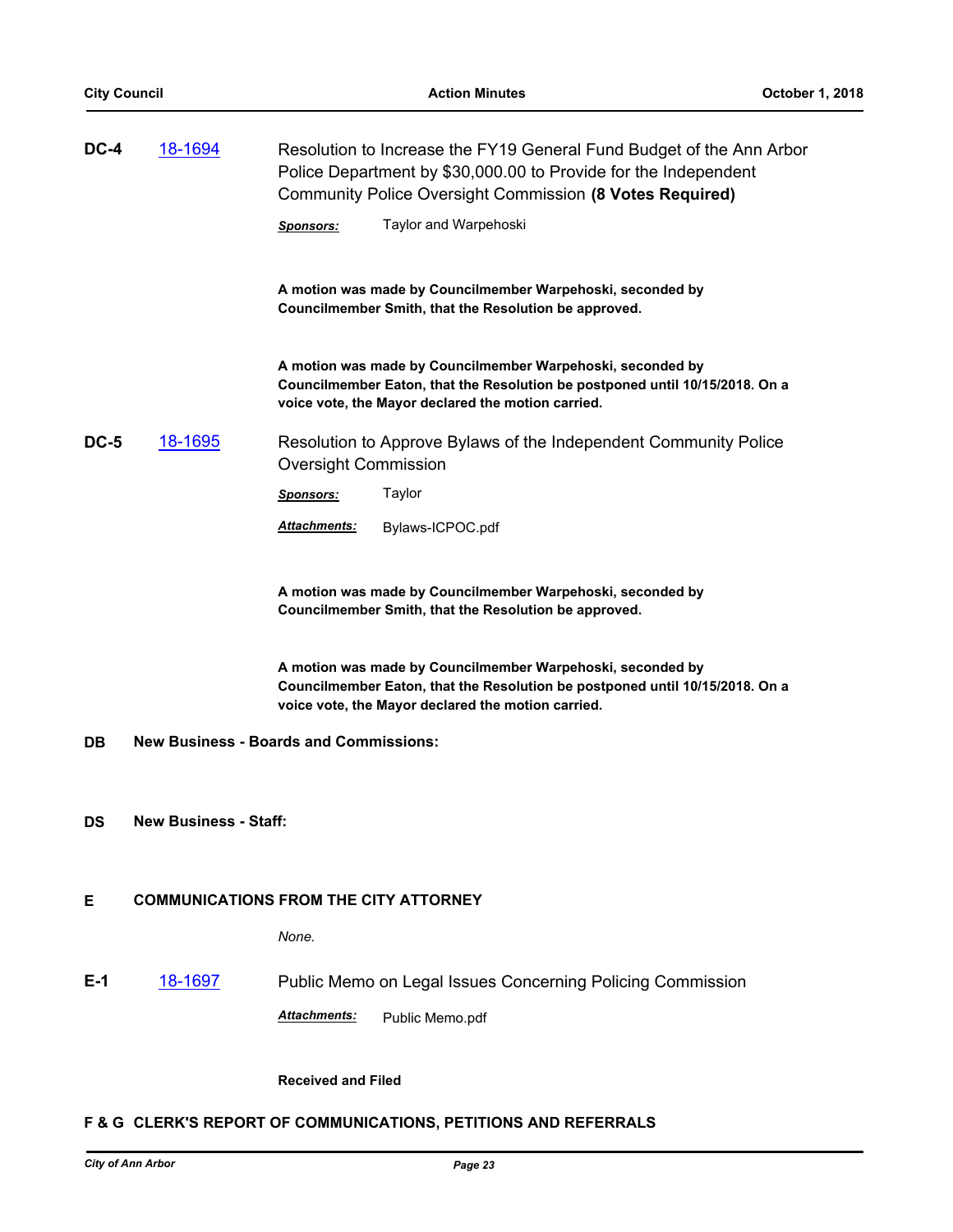# **F The following communications were referred as indicated:**

# **Passed on consent agenda**

|       |         | A motion was made by Councilmember Ackerman, seconded by<br>Councilmember Lumm, that the Clerk's Report of Communications, Petitions<br>and Referrals be approved as presented. On a voice vote, the Mayor declared<br>the motion carried. |                                                                                                                                               |  |
|-------|---------|--------------------------------------------------------------------------------------------------------------------------------------------------------------------------------------------------------------------------------------------|-----------------------------------------------------------------------------------------------------------------------------------------------|--|
| $F-1$ | 18-1427 | <b>Traffic Calming Program Update Materials</b>                                                                                                                                                                                            |                                                                                                                                               |  |
|       |         | <b>Attachments:</b>                                                                                                                                                                                                                        | Task Force Recommendations_DRAFT.pdf, Traffic Calming Program<br>Update MemoResolution DRAFT.pdf, Traffic Calming Program Update<br>DRAFT.pdf |  |
| $F-2$ | 18-1656 |                                                                                                                                                                                                                                            | Ann Arbor Housing Commission Resignation From Audrey Wojtkowiak                                                                               |  |
|       |         | <b>Attachments:</b>                                                                                                                                                                                                                        | Audrey Wojtkowiak AAHC Resignation.pdf                                                                                                        |  |
| $F-3$ | 18-1674 |                                                                                                                                                                                                                                            | LDFA Michigan SmartZone Annual Report FY2018                                                                                                  |  |
|       |         | <b>Attachments:</b>                                                                                                                                                                                                                        | LDFA - AA Council Annual Report FY2018 (002).pdf                                                                                              |  |

# **G The following minutes were received for filing:**

**G-1** [18-1537](http://a2gov.legistar.com/gateway.aspx/matter.aspx?key=21106) Downtown Development Authority Board and Executive, Partnerships, Capital Improvements, Operations and Finance Committees Minutes of July 2018 *Attachments:* DDA Minutes July 2018

**G-2** [18-1567](http://a2gov.legistar.com/gateway.aspx/matter.aspx?key=21125) Downtown Area Citizens Advisory Council Meeting Minutes for September 4, 2018 *Attachments:* CAC Minutes September 4 2018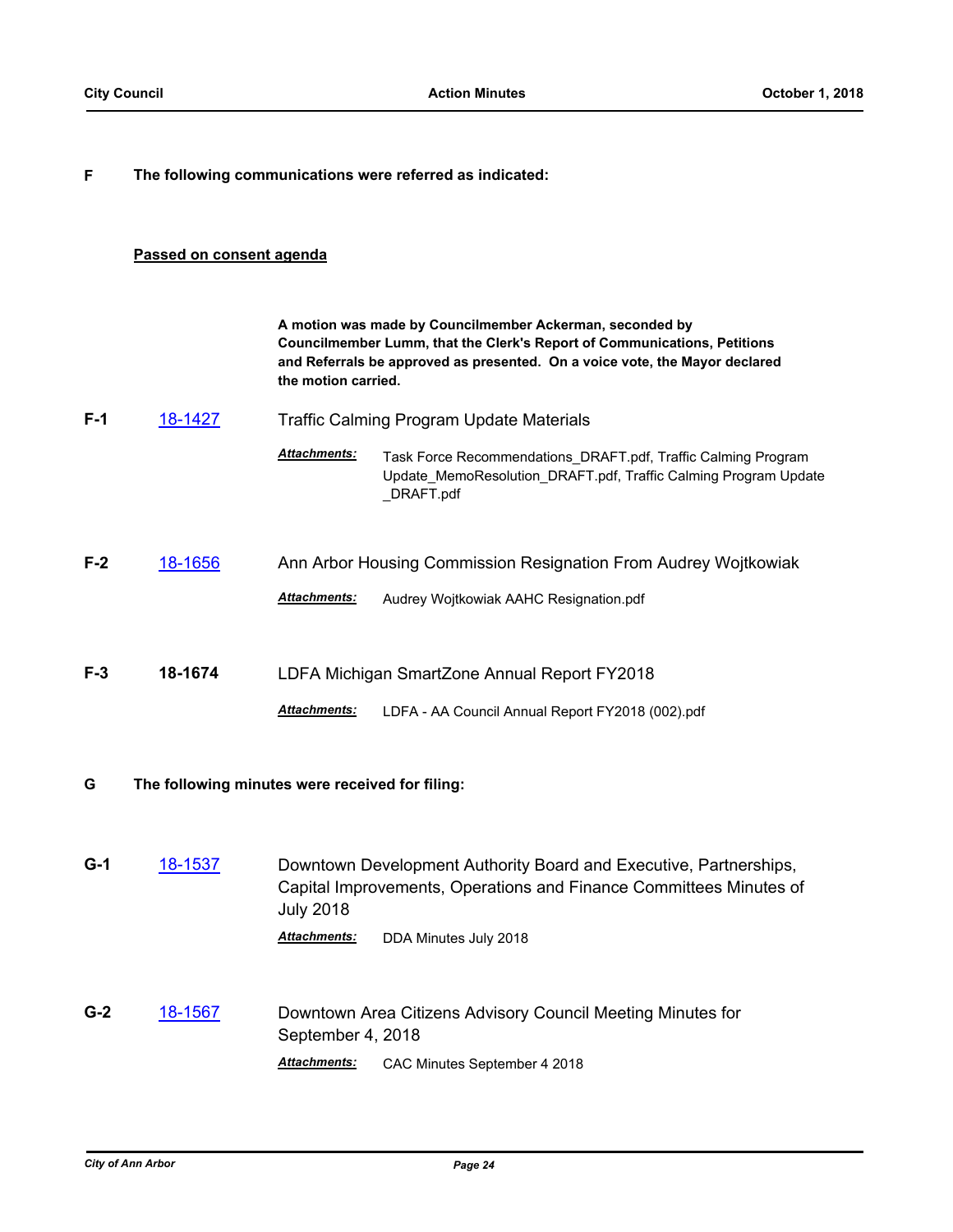| <b>City Council</b> |         | <b>Action Minutes</b>                                                                | <b>October 1, 2018</b> |  |
|---------------------|---------|--------------------------------------------------------------------------------------|------------------------|--|
| $G-3$               | 18-1585 | Ann Arbor Public Art Commission Meeting Minutes - May 2018                           |                        |  |
|                     |         | <b>Attachments:</b><br>AAPAC Meeting Minutes - May 2018.pdf                          |                        |  |
| $G-4$               | 18-1653 | Employees' Retirement System Board Meeting Minutes of August 16,<br>2018             |                        |  |
|                     |         | <b>Attachments:</b><br>RS Board Minutes 8.16.18.pdf                                  |                        |  |
| $G-5$               | 18-1654 | Retiree Health Care Benefit Plan & Trust Board Meeting Minutes of<br>August 16, 2018 |                        |  |
|                     |         | Attachments:<br>B VEBA Minutes 8.16.18.pdf                                           |                        |  |

# **PUBLIC COMMENT - GENERAL (3 MINUTES EACH)**

*Richard Friedman, a member of the Police Oversight Task Force, spoke about the deliberation this evening regarding the two proposed ordinances to establish a Police Oversight Commission.*

*Adam Nash, Ward 5, spoke about Council's deliberation on the Police Oversight Commission. He said Council was obligated to support the public.*

*Kai Petainen, resident, spoke about the Police Oversight Commission debate. He spoke about the national tone regarding the criminal justice system.*

# **COMMUNICATIONS FROM COUNCIL**

*COUNCILMEMBER SMITH*

*Councilmember Smith announced that a public information session was scheduled for Wednesday regarding a proposed train quiet zone in Ann Arbor.*

**CLOSED SESSION UNDER THE MICHIGAN OPEN MEETINGS ACT, INCLUDING BUT NOT LIMITED TO, LABOR NEGOTIATIONS STRATEGY, PURCHASE OR LEASE OF REAL PROPERTY, PENDING LITIGATION AND ATTORNEY/CLIENT PRIVILEGED COMMUNICATIONS SET FORTH OR INCORPORATED IN MCLA 15.268 (C), (D) (E), AND (H).**

*None.*

# **ADJOURNMENT**